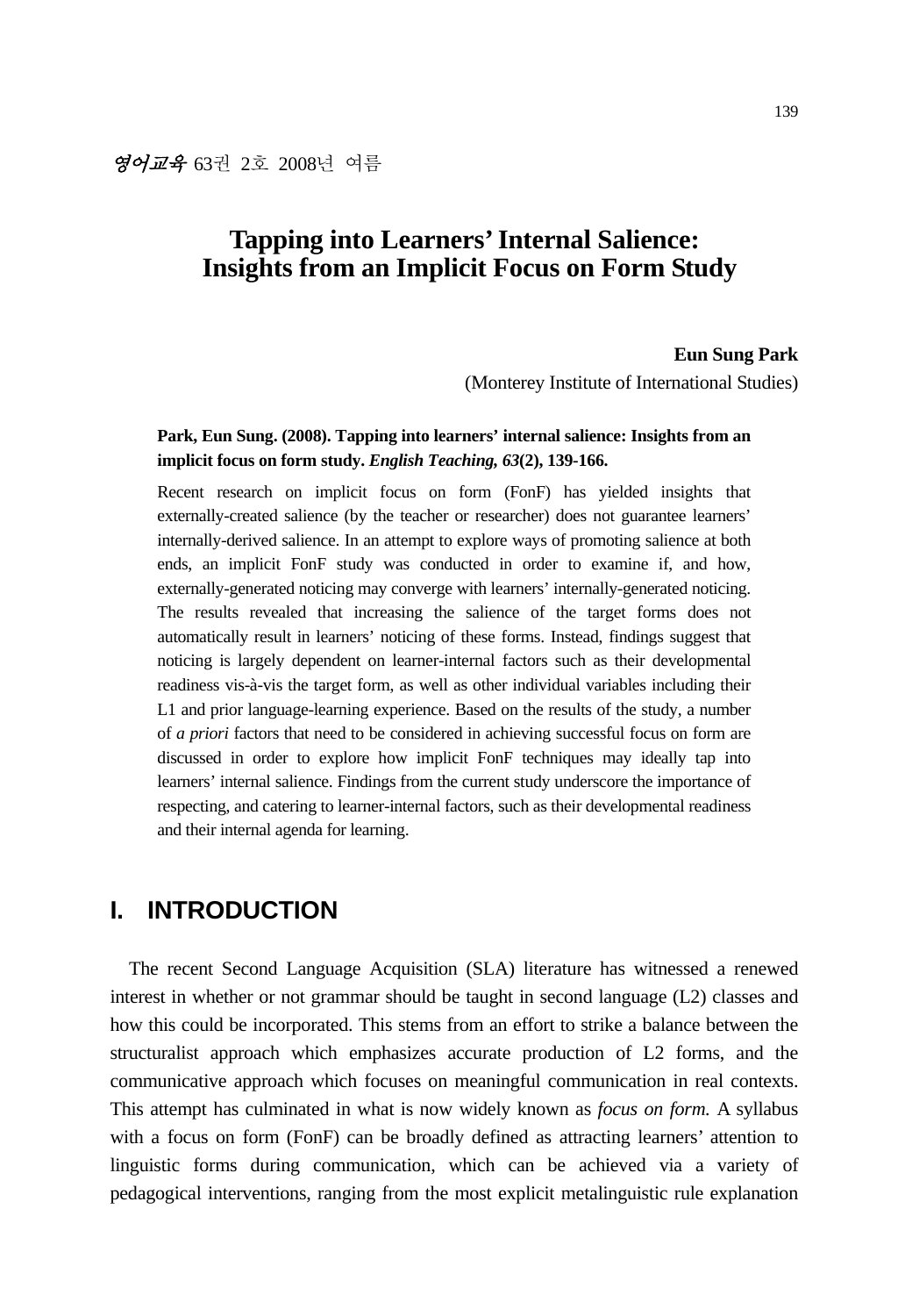to the more implicit technique of textual enhancement (Doughty & Williams, 1998). Many of these studies have employed a *proactive* approach by looking at the effects of enhanced input on "noticing" and acquisition (e.g., Alanen, 1995; Jourdenais, Ota, Stauffer, Boyson, & Doughty, 1995; Leeman, Artegoitia, Fridman, & Doughty, 1995; White, 1998), while a number of more recent studies have taken a *reactive* approach by exploring the effects of a particular type of feedback, *recasts,* on acquisition (e.g., Doughty & Varela, 1998; Han, 2002a; Mackey & Philp, 1998; Philp, 2003). The findings, however, have been mixed. In particular, studies have shown that the linguistic forms targeted in various studies were not always noticed by learners, and that this was more so in cases where implicit FonF was used as the method of pedagogical intervention. Such findings suggest that there are a number of constraining factors at work in achieving a successful focus on form, and that there may be a mismatch between the forms that the teacher intends for the learners to notice (externally-generated noticing), and the forms that learners themselves notice (internally-derived salience). In light of the above, the current study attempts to investigate potential factors at work in achieving effective focus on form, in hopes of exploring ways to "match" learners' externally-generated salience with their internally-derived salience.

# **II. REVIEW OF THE LITERATURE**

### 1. Focus on Form

Long (1991) made an important distinction between *focus on form* and *focus on forms. Focus on forms* refers to the traditional way of teaching linguistic elements, where language is treated primarily as an "object" to be studied. This differs starkly from *focus on form* where the central focus is on meaning. In his initial formulation, Long (1991) articulated that FonF overtly draws students' attention to linguistic elements as they arise incidentally in lessons, and identified two essential characteristics: (1) attention to form occurs in lessons whose primary focus is on meaning, and (2) attention to form arises incidentally in response to a communicative need. The term *focus on form,* however, has since been stretched to accommodate more practical needs. In the reconceptualized definition, three characteristics are mentioned: (1) the need for learner engagement with meaning to precede attention to the code; (2) the importance of analyzing learners' needs to identify the forms that require treatment; and (3) the need for the treatment to be brief and unobtrusive (Doughty & Williams, 1998). While (1) and (3) are in line with Long's original definition, (2) is not, for it advocates a planned or proactive approach rather than an incidental attention to form (Ellis, 2001). The current study bears more relevance to proactive FonF, in which the linguistic feature is typically selected before the treatment.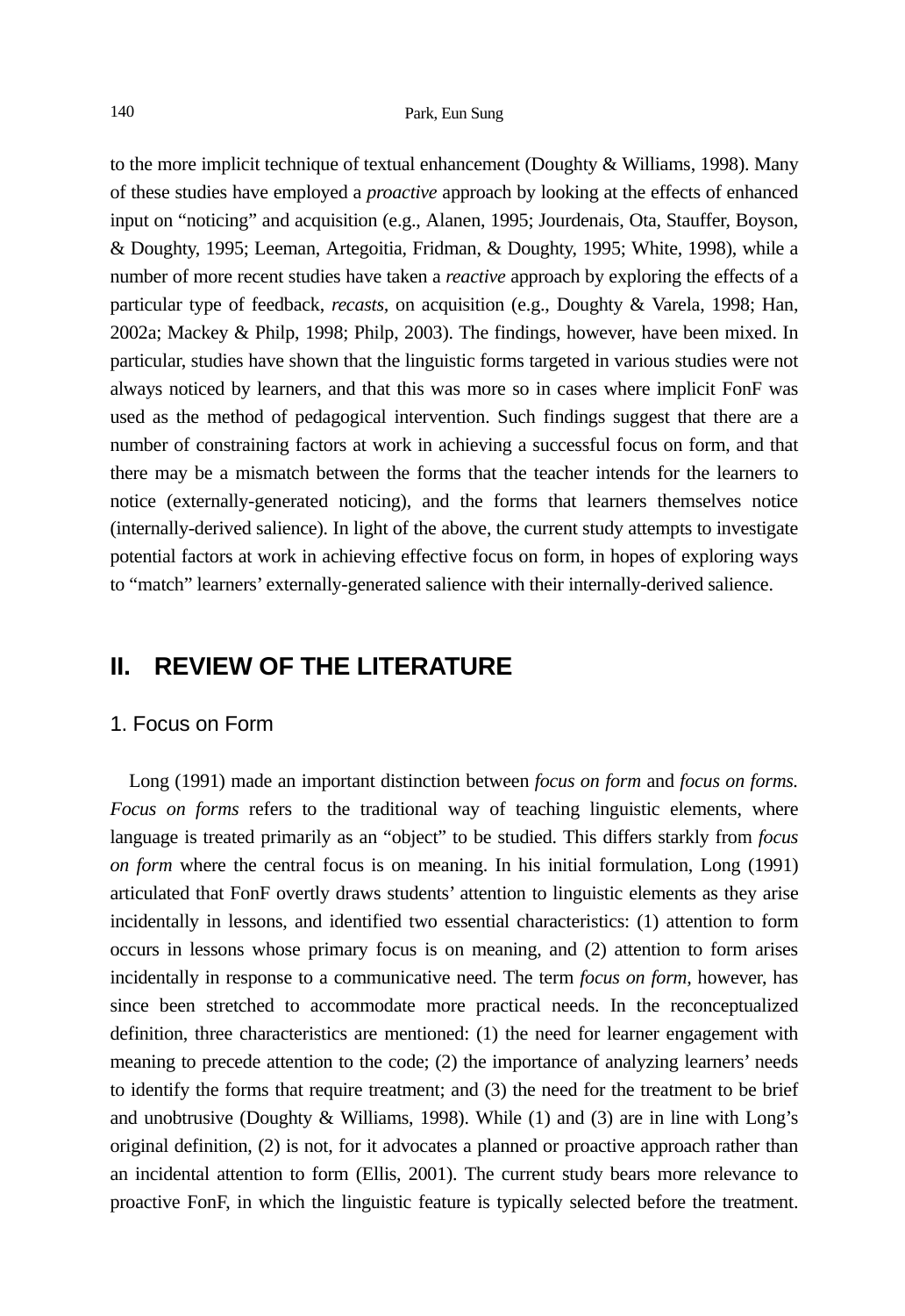Thus, the term *focus on form* as used in this paper will be the broader one formulated by Doughty and Williams (1998).

The essence of FonF can be seen as focusing learners' attention on certain features of the L2. While many researchers agree that some kind of attentional process is required for input to become intake, opinions vary as to the amount and type of attention necessary for SLA. Schmidt (1990, 1993, 2001), for example, has proposed that "noticing" at the level of awareness is necessary for converting input into intake and for subsequent L2 development. He contends that all noticing is conscious, and links it to one's subjective experience and the ordinary ability to articulate such experiences, operationalizing noticing as "availability for self report" at or immediately after the experience (Schmidt, 1990). On the other hand, Tomlin and Villa (1994) argue that although attention to input is necessary, awareness may be dissociated from attention, and that there can be learning *without* awareness. Their view conflicts with that of Schmidt, which advocates the role of conscious awareness in language learning. More recently, Schmidt (2001) discusses attention and its subjective correlate of noticing to awareness at a very low level of abstraction. Here, he equates noticing as a technical term equivalent to "apperception" (Gass, 1988, 1997), to Tomlin and Villa's (1994) "detection within selective attention," and Robinson's (1995) "detection plus rehearsal in short-term memory" (p. 296).<sup>1</sup> Despite the differing positions that different researchers take on the awareness issue, most researchers concur that attention to input plays a crucial role in L2 learning (e.g., Gass, 1988, 1997; Leow, 1998; Robinson, 1995; VanPatten, 1996, 2004).

According to Doughty and Williams (1998), the issue of whether conscious, focal attention is necessary is important because in has "an impact on the degree of overtness or obtrusiveness of the FonF technique" (p. 229). They maintain that learning can involve overt noticing (via explicit FonF) or it can involve more automatic access (via implicit FonF), and discuss various FonF techniques which they arrange on what they call an "explicitness continuum." Along this continuum, the ones placed on the *implicit* end include unobtrusive FonF techniques such as input flood and input enhancement (i.e., textual enhancement), $2$  as well as reactive FonF techniques which typically comprise negative feedback provided to learners. On the other hand, those techniques on the *explicit* end employ overt and rule-based types of FonF such as consciousness-raising tasks and garden path techniques (see Doughty & Williams, 1998, for a detailed discussion of different FonF techniques). The current study concerns implicit (and proactive) focus on form, whereby an attempt is made to draw learners' attention to certain forms by increasing the perceptual salience of these forms.

l

<sup>1</sup> The current study adopts Schmidt's (2001) most recent view of noticing.

 $2$  Since most input enhancement studies to date comprise textual enhancement studies, the terms input enhancement and textual enhancement are used interchangeably in this study.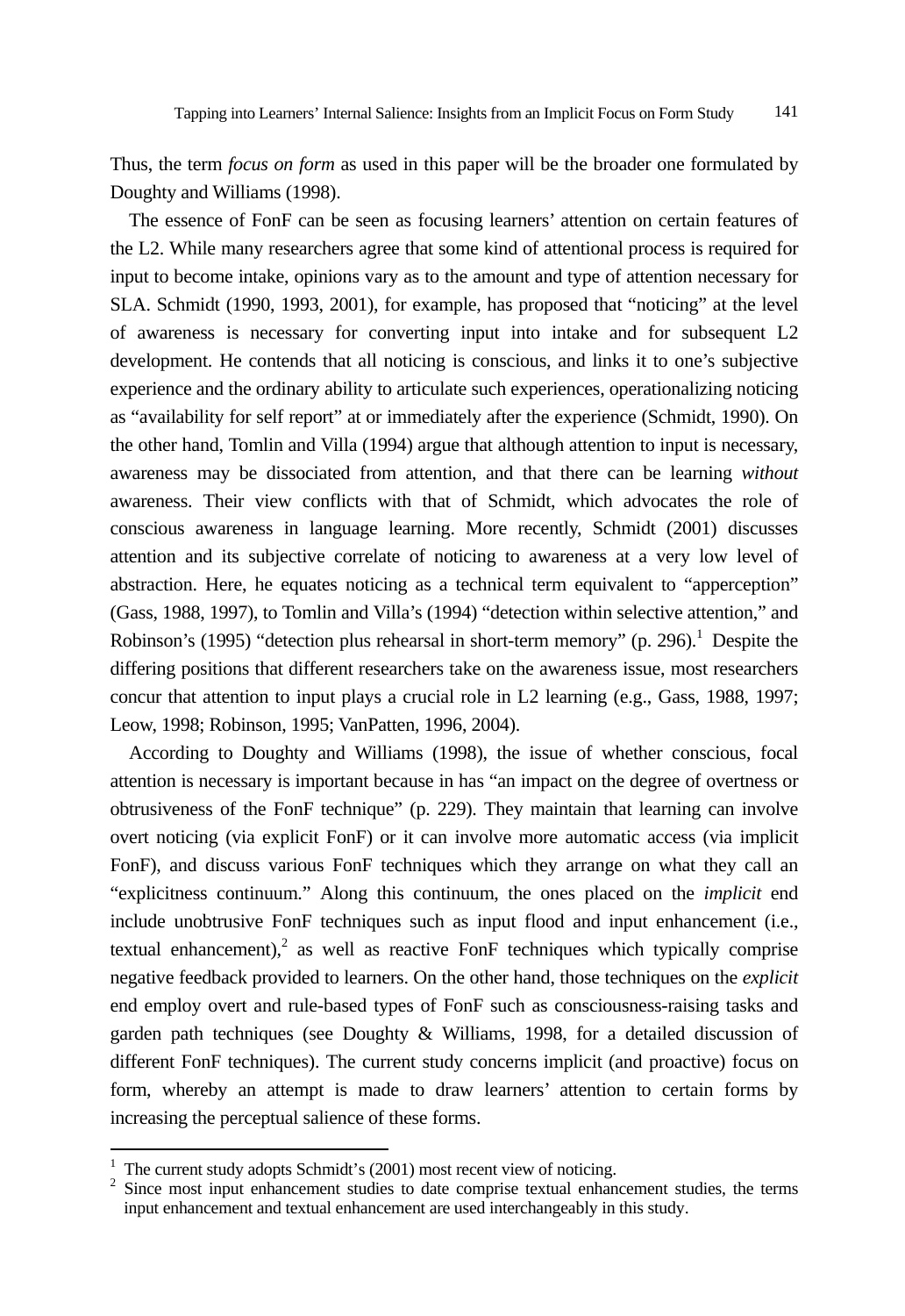## 2. Textual Enhancement as Focus on Form

Textual enhancement constitutes an implicit and proactive FonF technique which involves increasing the perceptual salience of the target form by using a combination of formatting techniques such as bolding, capitalizing and underlining of the target form(s). This technique is considered to be an *unobtrusive* means of drawing the learner's noticing of forms, and is accordingly placed at the *implicit* end of the "explicitness continuum."

One of the early textual enhancement studies was conducted by Jourdenais et al. (1995) in which students in the Enhanced Group received a sample text with all the Spanish preterit and imperfect forms enhanced, whereas students in the Comparison Group received the same text without any enhancement. Data were collected through a picture-based writing task where learners were asked to supply think-aloud reports of their language behavior while writing the story. Results showed that the Enhanced Group noticed and produced more target forms, suggesting that enhancing the forms in the input increased their likelihood of being noticed. Positive results were also reported by Leeman et al. (1995) who examined the effects of FonF on the learning of Spanish preterit and imperfect forms on two types of content-based instruction: (a) a communicative class that focused on meaning, and (b) a content-based FonF class which received enhanced input as well as corrective feedback on the target forms. The results showed that the FonF Group significantly improved accuracy and suppliance of the target forms, indicating that a content-based class with FonF instruction is more effective than a purely communicative class. In their conclusions, Leeman et al. openly attribute the gains for instruction to enhanced learner noticing.

The positive results of the foregoing studies notwithstanding, there have also been cases where the attempted FonF did not seem to promote the noticeability of the target forms. Targeting francophone learners, White (1998) conducted a study where she textually enhanced the target form—English third person singular possessive determiners. Contrary to White's hypothesis, results revealed that the enhanced input did not play a significant role. Meager benefits were also reported by Alanen (1995) whose study targeted the locative suffix and the consonant alternation of semi-artificial Finnish on English speakers. Alanen reports that the enhancement seemed to have a facilitating effect on the learners' recall and use of the locative suffixes, but not on consonant alternations. Thus, these findings indicate that externally increasing the salience of the target forms does not always result in learners' noticing of these forms, and that there may be other unforeseen factors at work in promoting learner noticing. One important factor seems to be the target linguistic form in question. The forms targeted in Jourdenais et al. (1995) and Leeman et al. (1995) were Spanish preterit and imperfect verb forms, which are both frequent and semantically important, and therefore more meaningful than the possessive determiners targeted in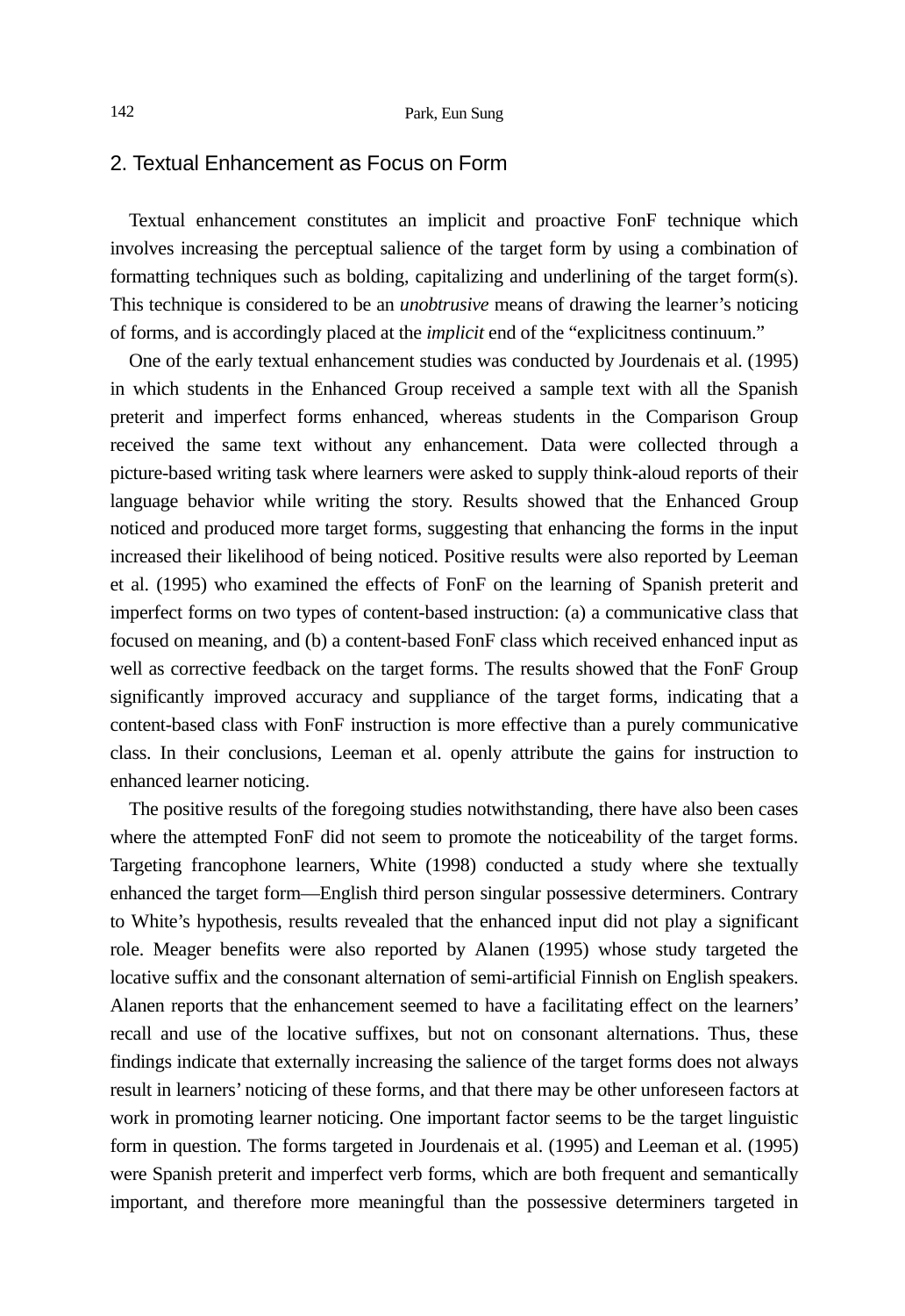White's (1998) study. Similarly, in Alanen's (1995) study, moderate gains in accuracy were observed for the *locative suffix* which has a "more or less clearly definable semantic content," but not for the *consonant alternation,* which is "semantically empty" (p. 269). These results suggest that learners may be more prone to notice some linguistic features than others, and that forms with more semantic value are more likely to be noticed than those with less semantic values (also see Bardovi-Harlig, 1995; VanPatten, 1996, 2004).

## 3. Learner Readiness

As noted earlier, the choice of the target form seems to play a crucial role in achieving successful focus on form. Additionally, there is another important factor which necessarily goes hand-in-hand with the target form—the issue of learner readiness. Following Pienemann's (1985, 1989) initial claim that the learnability of a linguistic structure is dependent on the learner's readiness to acquire the form at a particular point in time, several researchers (e.g., Han, 2002b; Izumi, 2002; Mackey & Philp, 1998; Williams & Evans, 1998) have argued that learners are more likely to notice forms that they are ready to learn and internalize, and that aiming at target forms which are too advanced for them may not be effective. The notion of learner readiness is an important issue for it puts an emphasis on the *internal, cognitive state* of the learner, rather than the *external* factors such as the type or presentation of the input he/she is exposed to. This inevitably invokes the Corder's (1967) notion of input versus intake. Defining intake as that subset of input which gets *internalized* by the learner, Corder argues that "it is the learner who controls the external stimuli . . . or more properly, his intake" (p. 165). Hence, for him, intake is likely to be determined by the characteristics of the learner-internal factors, and not by those of the syllabus (i.e., external factors). Arguing that there is an innate *learner-generated sequence,* which he equates with the learner's *built-in syllabus*, Corder contends that the learner-generated sequence may be more important than the instructor-generated sequence or the external syllabus. Similarly, more than 30 years later, Long and Robinson (1998) also emphasize that a more important sense of focus on form than the teacher's external behavior is the learner's *internal mental state.* It then follows that the effectiveness of FonF essentially depends on successfully striking a match between the learners' built-in or internal syllabus and the teacher's external behavior, which gives rise to the question of whether this match could be achieved, and if so, how one may facilitate the "matching" process.

## 4. External versus Internal Salience

The notion of learner's built-in syllabus versus the external syllabus is very much in line with the notion of learner's internal and external salience, which was first introduced by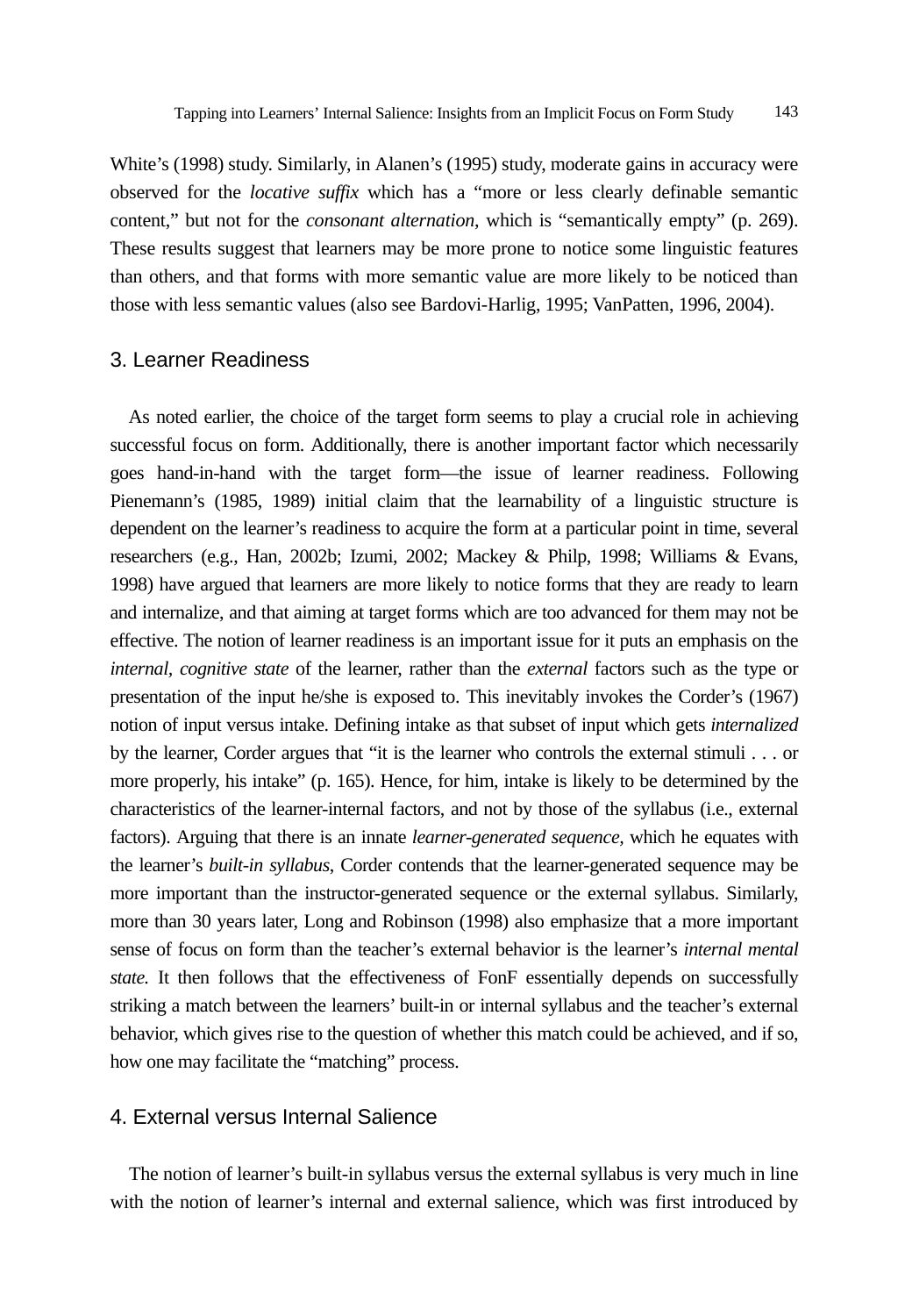Sharwood Smith (1991). In his discussion of input enhancement and consciousness-raising, Sharwood Smith argued that what is made salient by the teacher may not be perceived as salient by the learners since externally-created enhancement does not guarantee learners' internal salience. This implies that FonF techniques such as textual enhancement would be most effective when the externally-created enhancement successfully taps into the learner's internally-generated enhancement. Although the notion of learner's internal salience has not been explicitly formulated, it seems to be inherently related to learner readiness, which works vis-a-vis the target form. Sharwood Smith (1999) has further distinguished internally-generated salience (or "enhancement" in his terms) into *subconscious* and *conscious* salience. In this framework, the learner's acquisition mechanisms locate and fix on certain features of the L2, following some principles not consciously dictated by the learner (e.g., the learner may be naturally sensitive or attracted to high frequent words or unusual sounding words); or the learner consciously and deliberately locates and focuses on L2 features (e.g., learners may decide to memorize a list of vocabulary items devoted to cooking). Although the notion of learners' internally-generated salience is certainly very attractive and of great importance in L2 pedagogy, Sharwood Smith has not yet articulated in detail (to the best of my knowledge) how this internal salience could be achieved. However, its importance and significance has been implicated by various L2 researchers (e.g., Ellis, 2001; Gass, Svetics, & Lemelin, 2003; Han, 2002b; Long & Robison, 1998), and some recent studies have begun to directly explore the issue (see Park & Han, 2007).

## 5. Research Questions

To recapitulate the foregoing review, the current study is based on the premise that the FonF that the teacher aims to achieve (i.e., externally-generated) should ideally facilitate the unfolding of the learner's internal syllabus (i.e., internally-derived). Given that there are various factors at play in achieving a "match" between the two ends, and the current study is an exploratory attempt to investigate how one may facilitate the matching process and what factors are involved in the process. To this end, the following two research questions were posed:

- 1) Are learners in the Input Enhancement Group (IE Group) more prone to notice the target linguistic form than learners in the Comparison Group (CP Group) after the FonF intervention?
- 2) Do learners in the CP Group also notice the target form? If so, what induces noticing on the part of the CP Group?

The first research question addresses the effect of learners' externally-generated noticing of the target forms by examining the differences between the IE Group and the CP Group.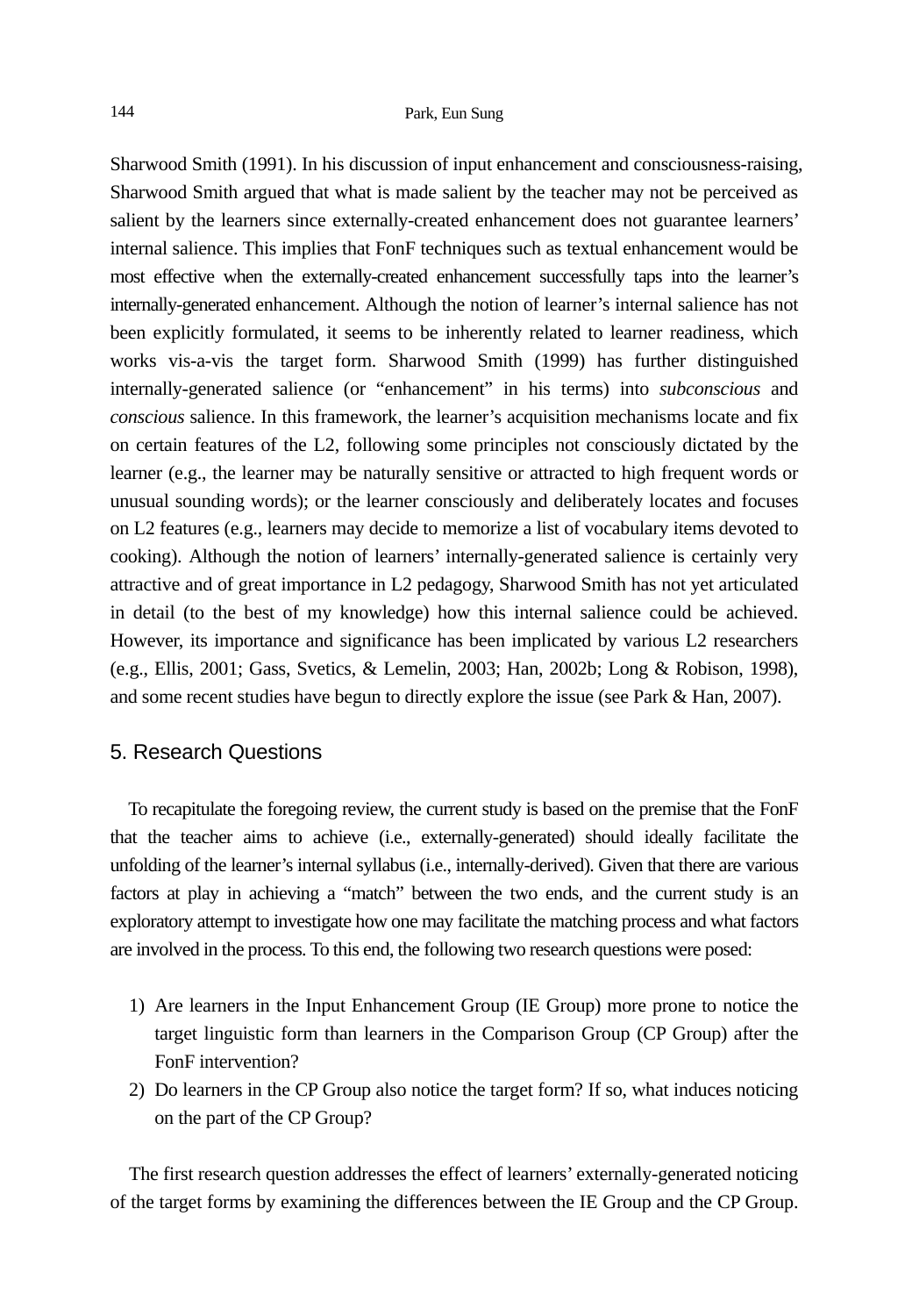The second question investigates learners' internally-generated noticing, by focusing on the noticing behavior of the CP Group.

## **III. METHOD**

## 1. Participants

The participants for the study comprised 24 students enrolled in three high-intermediate ESL classes in New York City. Their ages ranged from 18 to 40, with various first language (L1) backgrounds including Hungarian, Korean, Malayalam, Chinese, Spanish, Thai, Russian, Polish, French, and Hebrew. The three classes were selected because they were deemed to be at the same proficiency level. $3$  A week before the treatment, a pretest consisting of 20 cloze items targeting different grammatical forms was administered to ensure that these students were more or less at the same proficiency level.

## 2. Target Form

l

Since the FonF technique employed in the current study involved textual enhancement, which is an implicit FonF technique, it was deemed important to choose a target form that had some semantic value. This decision was motivated by previous research findings (e.g., Alanen, 1995; Doughty & Williams, 1998; White, 1998) which suggested that learners tend to notice words (or forms) with more semantic or communicative value in them. Additionally, since the purpose of the study was not to teach a new form, but to see the effects of an implicit type of FonF, it was decided that the target form should not be entirely new, but a form which students have partial knowledge of. Prior to the treatment, the researcher visited each class at least three times in order to observe the students' oral and written productions. After carefully reviewing the students' written productions from previous lessons as well as consulting with their teachers, "backshifting of the reported speech" was chosen as the target form. In English, the tense in the reported clauses is controlled by the tense in the reporting clause. For example, when the reporting verb is in the past tense, the verb in the reported clause should backshift:

Direct quotation: *"I left the party at 9 p.m. on Saturday."*  Backshifting: *He said that he had left the party at 9 p.m. on Saturday.*

<sup>3</sup> Ensuring that learners are at similar proficiency levels would increase the likelihood of their being at a similar stage in their internal syllabus.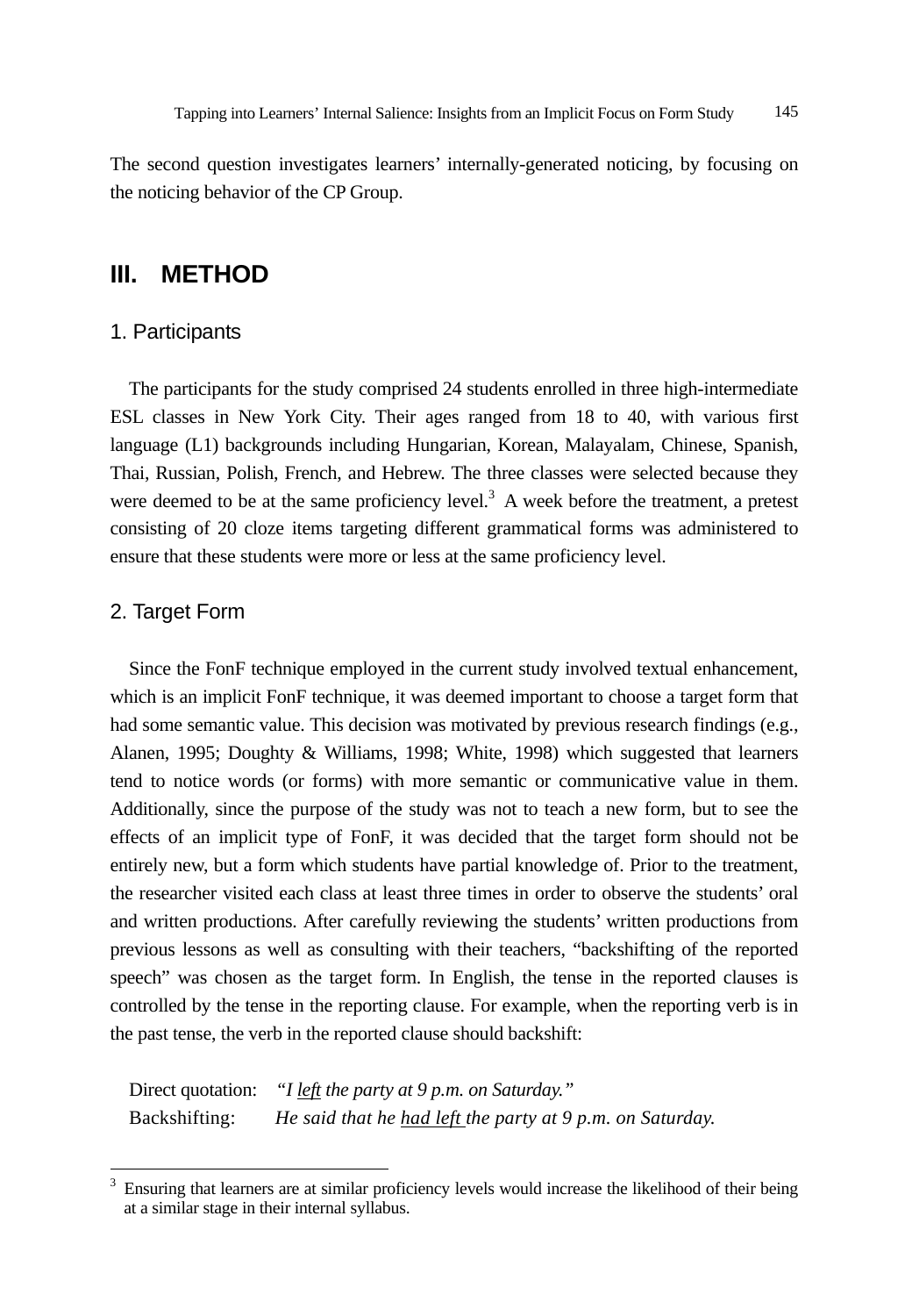### 146 Park, Eun Sung

Direct quotation: *"I was shopping at the mall."*  Backshifting: *She said that she had been shopping at the mall.* 

Students' written productions from previous lessons as well as the results from the pretest revealed that most of the participants had very little knowledge of this form, as seen in sample sentences that students produced on the pretest which are provided below:

*\*Peggy told me that she will be in town the following week. \*She said that she has to attend an important meeting the next day.* 

It should be noted that since the study was conducted in intact classrooms, the researcher did not have the option of disregarding individual students who failed to demonstrate minimal knowledge of (i.e., demonstrate readiness for) the target form. While it would be desirable to conduct the study where all the students had a uniform, emerging knowledge of the target form, this was quite ambitious and unrealistic given the heterogeneous nature of students in a real language classroom. As will be addressed shortly, this drawback (i.e., a fuzzy picture of the learners' knowledge of the target form) prompted the researcher to incorporate two similar tasks in the study design where the first task served more as a pretest aiming at gauging the learners' initial knowledge of the target form.

### 3. Tasks and Instruments

As Loschky and Bley-Vroman (1993) noted, "the characteristics of a task are often such that a particular structure is likely to arise naturally" (p. 132). Therefore, the task and the target form often go hand-in-hand. For the purpose of this study, it was deemed important to design the task such that the task itself would in some natural way encourage the use of the target form, but not force it in any obligatory manner, thereby minimizing task essentialness (Loschky & Bley-Vroman, 1993). This was an attempt to ensure that the CP Group would not be inadvertently primed by task effects. Two *different* cartoon strips (one for each task; see Appendices A & B) were taken from 'It's a Big World, Charlie Brown' by C. Schulz. Students, in dyads, had to collaborate and reconstruct the story in writing. It was anticipated that the task of rewriting the story would naturally encourage the learners to use the reported speech. Both comic strips (for Tasks  $1 \& 2$ ) involved the characters talking about past events, with each comic strip consisting of eight frames with six usages of verbs in the past form, which could be readily "backshifted" into the past perfect or the past perfect progressive, when reformulated into the reported speech.

In the two tasks, both groups of learners were given a reading passage. The IE Group received the passage with the target forms enhanced (via means of bolding and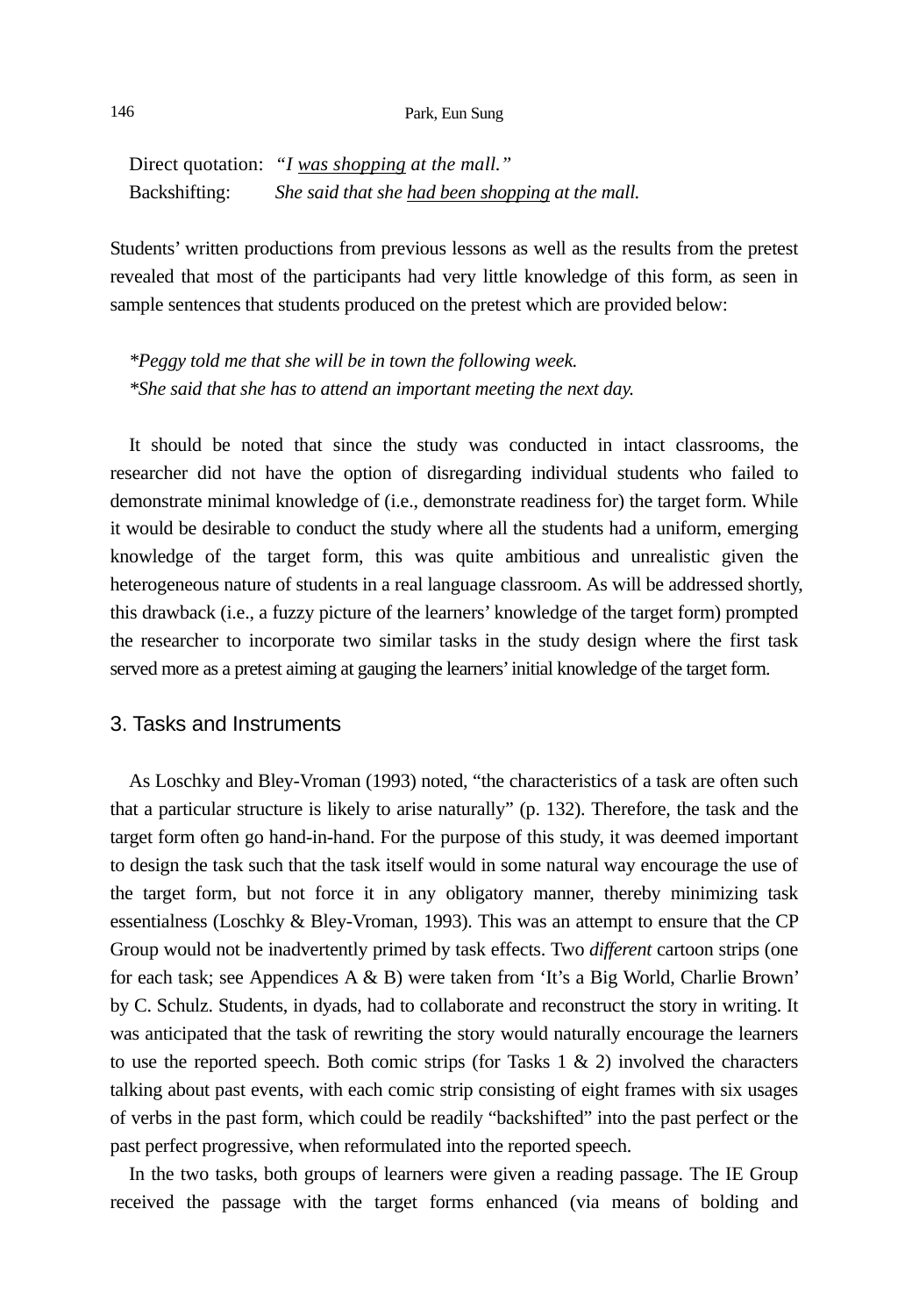underlining; see Appendix C), whereas the CP Group received the same text with no enhancement (see Appendix D). This reading text served as a means to implicitly direct the learners attention to the target form (i.e., implicit focus on form for the IE Group) in order to examine if the IE Group does in fact attempt and use more instances of the target form in Task 2, after being exposed to enhanced input. The text was carefully designed to avoid any form of input flood, so as to preclude any potential priming effect for the CP Group.

## 4. Procedure

l

As noted previously, the study was conducted in three intact classrooms by the researcher who had visited each class at least three times prior to the treatment. Thus, she was familiar with the students and the environment of each class. On the day of the treatment, the regular teacher was not present, and the researcher conducted the class instead. Students  $(N=24)^4$  were paired up into 12 dyads and divided into two groups: the IE Group (6 dyads), and the CP Group (6 dyads). Students in both groups went through the exact same procedure. The only difference was in the reading passage that they received (i.e., enhanced vs. unenhanced) in-between the two tasks. Table 1 chronologically presents the procedure.

| Procedure            | Description                                                                           |
|----------------------|---------------------------------------------------------------------------------------|
| Task 1               | Each dyad was given a cartoon strip (see Appendix A), and the comprehension of        |
| $(35 \text{ mins.})$ | the material was checked as a class. <sup>5</sup> Each dyad was then given a piece of |
|                      | paper, and asked to collaborate and write a story about what happened in the          |
|                      | cartoon. They were asked to start with story with the words "One day"                 |
|                      | which were written on the chalkboard. Students were also asked to think               |
|                      | aloud with each other, and a tape-recorder was used to record the interactive         |
|                      | think-aloud (this was a way to gauge their online thought processes, as               |
|                      | discussed in the next section). The written productions were collected as soon        |
|                      | as the students were done with the task.                                              |
| Reading              | Students in the IE Group read a passage with target forms enhanced. Students          |
| passage              | in the CP Group read the same passage without any enhancement (see                    |
| $(15 \text{ mins.})$ | Appendices $C & D$ ).                                                                 |
| Task 2               | This was the same as Task 1, except this time a different cartoon strip (see          |
| $(35 \text{ mins.})$ | Appendix B) was given to the students.                                                |

**TABLE 1 Procedure** 

<sup>&</sup>lt;sup>4</sup> It should be noted that each of the three classes had different number of students, and that the exact same procedure had been conducted in each class. The total number of students from the three classes added up to 24, resulting in 12 dyads altogether.

 $5$  This was an attempt to minimize learners' need to focus on the meaning in order to ensure that they would have most of their attentional resources available to focus on form.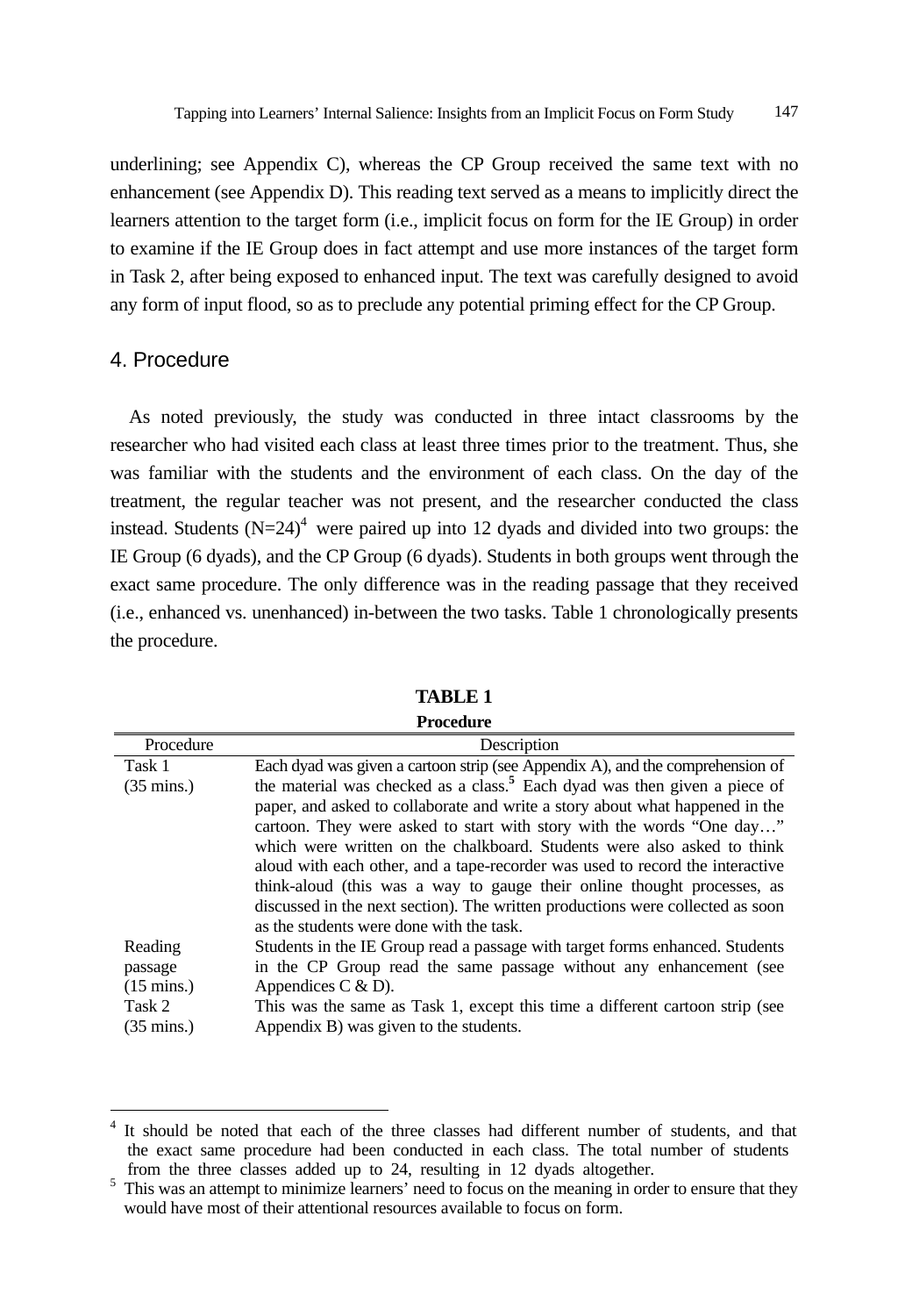Retrospective questionnaire (10 mins.) Each student had to fill out a retrospective questionnaire (see Appendix E).

### 5. Measures of 'Noticing' and the *Interactive* Think-aloud

Noticing was operationalized as learners' externalized observation of, or comments on features of L2 forms (cf. Bowles, 2003). Given the complexity inherent in the construct of noticing (see Izumi, 2002), the current study implemented a triangulation of measures which yielded in the following corpus of data: (1) students' written output of the cartoon stories; (2) the concurrent think-aloud protocols (i.e., two recordings of protocol data per dyad from Task 1 and Task 2, respectively); and (3) the retrospective questionnaires collected from each student.

With regard to the think-aloud protocol used in the study, the method incorporated here is quite different from previous studies. Precious studies that have incorporated the use of think-aloud protocols involved *individual* learner thinking aloud with the help of the researcher who would prompt the learner to verbalize his/her thoughts every 3 minutes (e.g., Alanen, 1995; Jourdenais et al., 1995). Such studies were conducted in laboratory settings where the researcher met with the student one-on-one. However, since this study was conducted in a classroom setting, such prompting was deemed unnatural and even obtrusive as the researcher had to be physically close to the student, putting pressure on each one to verbalize his/her thoughts. Also, taking into consideration findings from previous descriptive studies which found that FonF arises naturally during learner-to-learner interactions (Ellis, Basturkmen, & Loewen, 2001; Williams, 2001), an *interactive* (as opposed to *individual,* which is typically the case with this type of instrument) protocol was deemed more appropriate for this study.

### 6. Data Analysis

The written outputs were examined for the frequency and accuracy of the target form. The frequency of occurrence of the target form (i.e., tokens) was tallied, and the number of accurate usage was divided by the total number of tokens to produce an accuracy percentage. Data from the think-aloud protocols were first transcribed, and then examined for the frequency of the target form. In addition, transcriptions from the think-alouds were identified for any language-related episodes (LREs). Following Swain and Lapkin (1995, 2001), an LRE was defined as any segment of the protocol in which the learners talked about language they were producing, questioned their language use, or corrected their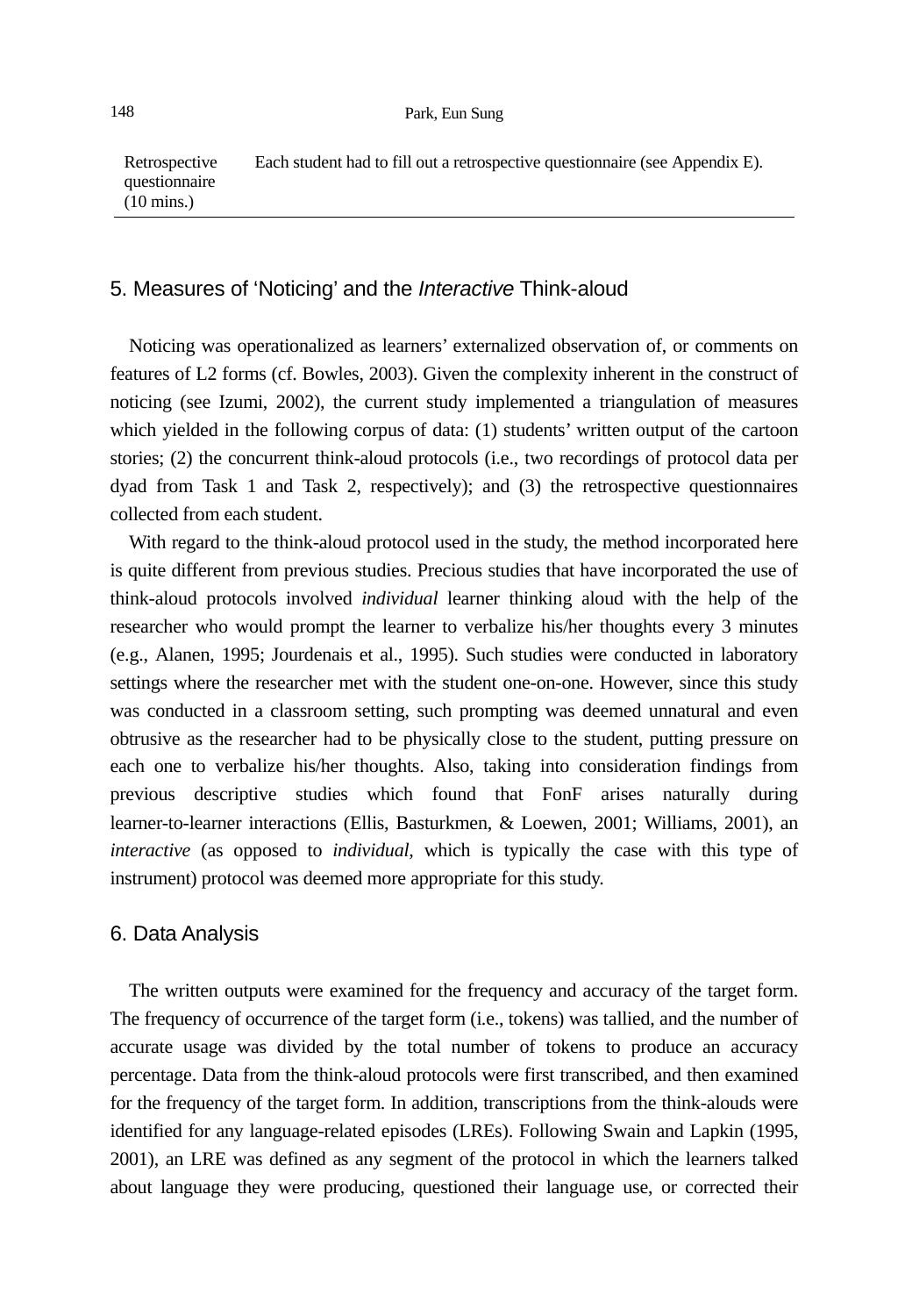language production. The following transcription illustrates a typical LRE extracted from the database:

- *S1: Because Lucy loves Chuck. Right?*
- *S2: Misses, misses Chuck.*
- *S1: Lucy…*
- *S2: Misses…*
- *S1: Chuck.*
- *S2: No. Missed. Missed.*
- *S1: Missed?*
- *S2: Um. Simple past.*
- *S1: Simple past. Missed Chuck. O.K.*

Learners' responses to the retrospective questionnaires were analyzed specifically to see if they could provide an example of the enhanced input, and for any other insights that may help supplement/verify the other two types of data.

# **IV. RESULTS**

### 1. Written Output Data

The written outputs from both tasks were analyzed to compare the number of tokens produced by each group. As shown in Table 2, the results revealed that both groups sparingly used the target form in their written output.

| TABLE 2                                       |        |                 |          |        |  |  |
|-----------------------------------------------|--------|-----------------|----------|--------|--|--|
| Use of Target Form (TF) in the Written Output |        |                 |          |        |  |  |
|                                               |        | <b>IE</b> Group | CP Group |        |  |  |
|                                               | Task 1 | Task 2          | Task 1   | Task 2 |  |  |
| Total use of TF                               |        |                 |          |        |  |  |
| Accurate use of TF                            |        |                 |          |        |  |  |
| Accuracy percentage                           | 25%    | 66%             | 57%      | 66%    |  |  |

A cursory look at the table indicates that students in the IE Group produced the target forms with more accuracy (from 25% to 66%) after the exposure to enhanced input. However, the number of tokens is far too small to be interpreted in any reliable manner. Given the small number of tokens, it becomes necessary to examine the differences across the dyads, as summarized in Table 3.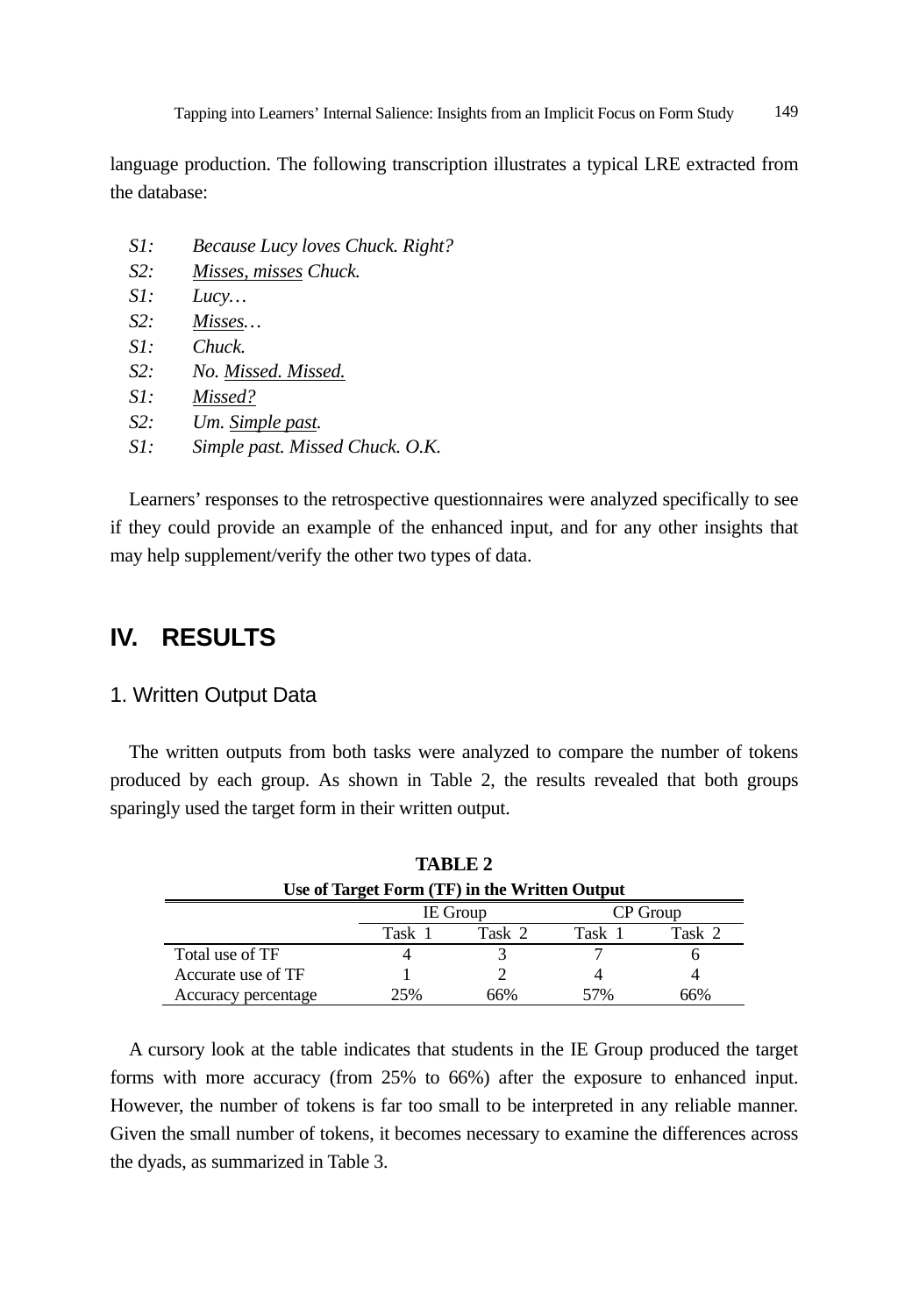| Use of Target Form in the Written Output Across Dyads |        |        |        |                 |        |  |
|-------------------------------------------------------|--------|--------|--------|-----------------|--------|--|
| <b>IE</b> Group                                       |        |        |        | <b>CP</b> Group |        |  |
| Dyad                                                  | Task 1 | Task 2 | Dyad   | Task 1          | Task 2 |  |
| $IE-1$                                                |        |        | $CP-1$ |                 |        |  |
| $IE-2$                                                |        |        | $CP-2$ |                 |        |  |
| $IE-3$                                                |        |        | $CP-3$ |                 |        |  |
| IE-4                                                  |        |        | $CP-4$ | 2               | 3      |  |
| IE-5                                                  |        |        | $CP-5$ |                 |        |  |
| IE-6                                                  |        |        | $CP-6$ |                 |        |  |
| Total                                                 |        |        | Total  |                 |        |  |

**TABLE 3** 

In the IE Group, the target form was produced by three different dyads (4 tokens) in Task 1. In Task 2, the target form was produced by two dyads (3 tokens) who also produced them in Task 1. The CP Group produced slightly higher number of tokens in both tasks. Four dyads produced the target form in Task 1, and three dyads, in Task 2. In line with the IE Group, those dyads that produced the target form in Task 2 were the ones that also attempted to produce the form in Task 1.

The data from the written output show that both groups sparingly used the target form, and that those learners who produced the target form in Task 2 were the very ones that also produced the form in Task 1 (albeit inaccurately most of the time; see Table 2). Even though the written output data provide some insight on learners' productive use of the target form, this typed of data failed to provide insights into the internal cognitive processes that they may have gone through while producing the written output. Taking into account that whatever has been noticed should be available for verbalization during or immediately after the experience (Schmidt, 1990), the think-aloud protocol was analyzed to supplement the written output data.

#### 2. Think-aloud Protocol Data

The think-aloud reports were transcribed and subsequently analyzed by tallying the frequency of occurrences of the target form. The results revealed that students verbalized the target form more in the think-aloud than in their written output. As seen in Table 4, the IE Group verbalized the target forms noticeably more in Task 1, than in Task 2. On the other hand, the CP Group verbalized comparable number of tokens in both tasks.

Comparing the protocol with the written output data, an interesting observation can be made. It appears that the IE Group verbalized the target form strikingly more in Task 1 (14 tokens), but actually used it in their written output just 4 times, getting it wrong most of the time (25% accuracy [see Table 2]). However, in Task 2, after the exposure to enhanced forms, students in the same group verbalized the target form only 5 times, out of which 3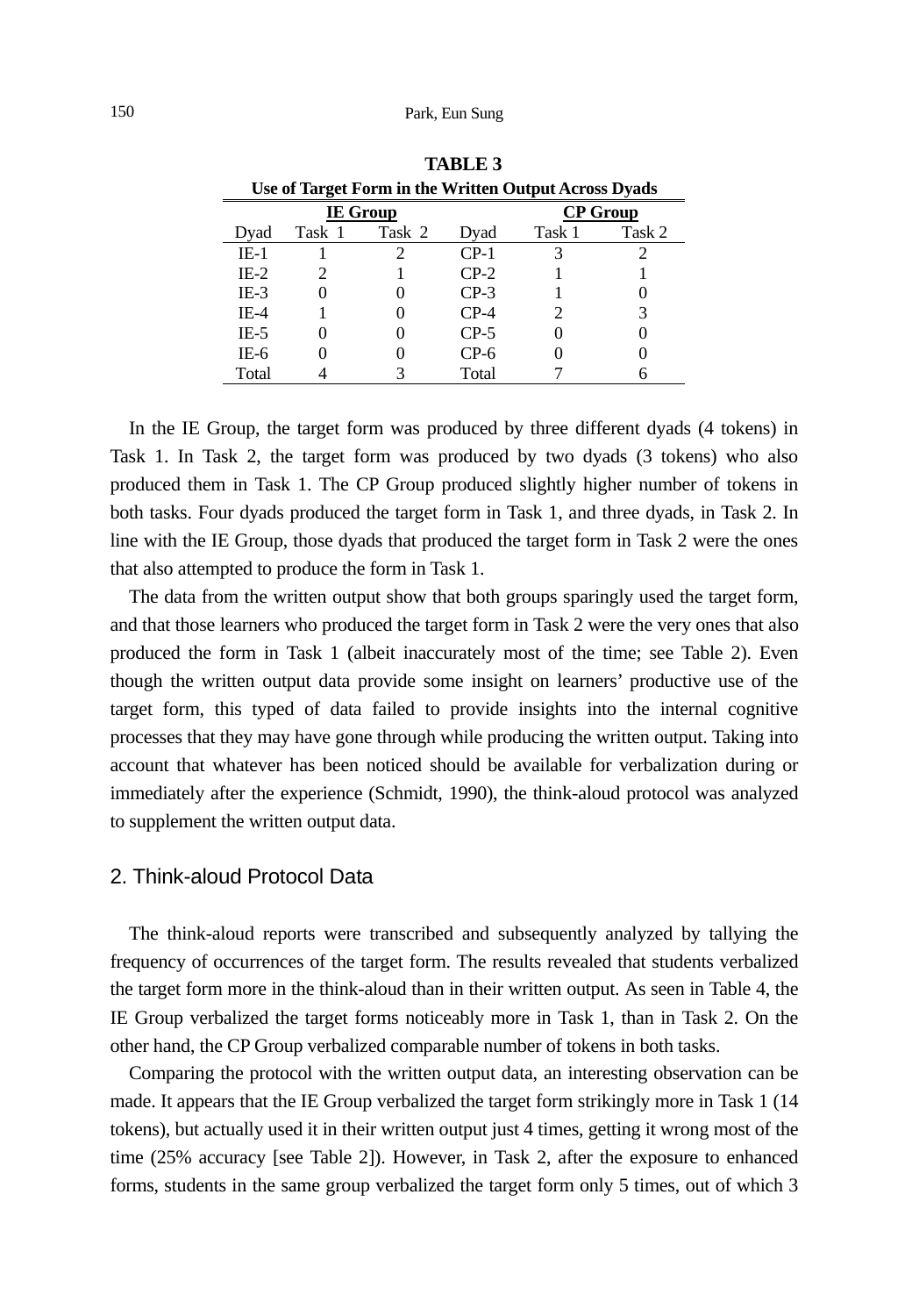instances were actually used in their written output, with 66% accuracy. Cross-referencing the written output with the protocol data indicated that learners in the IE Group may have experimented with the target form more freely before the FonF intervention, and that they may have become more cautious of using the target form after the exposure to enhanced input. Once again, it is important to examine the results across the dyads in order to see which dyad produced the target form and under which task. Table 5 displays the results across the dyads in the two groups:

| TABLE 4                                                          |          |        |        |          |  |  |
|------------------------------------------------------------------|----------|--------|--------|----------|--|--|
| Use of Target Form in Think-aloud Protocol & Written Output Data |          |        |        |          |  |  |
|                                                                  | IE Group |        |        | CP Group |  |  |
|                                                                  | Task 1   | Task 2 | Task 1 | Task 2   |  |  |
| Total use of TF in the think-aloud                               | 14       |        |        |          |  |  |
| Actual use of TF in the written output                           |          |        |        | 4        |  |  |
| Accuracy percentage of TF usage in the                           | 25%      | 66%    | 57%    | 66%      |  |  |
| written output (from Table 2)                                    |          |        |        |          |  |  |

**TABLE 4** 

**TABLE 5** 

| Use of Target Form in Think-aloud Protocol & Written Output Data |          |        |                  |          |                  |          |        |                  |         |
|------------------------------------------------------------------|----------|--------|------------------|----------|------------------|----------|--------|------------------|---------|
| <b>Input Enhancement Group</b>                                   |          |        |                  |          | Comparison Group |          |        |                  |         |
|                                                                  | Task 1   |        | Task 2           |          |                  | Task 1   |        | Task 2           |         |
| Dyad                                                             | Protocol |        | Written Protocol | Written  | Dyad             | Protocol |        | Written Protocol | Written |
|                                                                  |          | Output |                  | Output   |                  |          | Output |                  | Output  |
| $IE-1$                                                           |          |        |                  |          | $CP-1$           |          |        |                  |         |
| $IE-2$                                                           |          |        |                  |          | $CP-2$           |          |        |                  |         |
| $IE-3$                                                           |          |        |                  | $\theta$ | $CP-3$           |          |        |                  |         |
| $IE-4$                                                           |          |        |                  | 0        | $CP-4$           |          |        |                  |         |
| $IE-5$                                                           |          |        |                  | 0        | $CP-5$           |          |        |                  |         |
| IE-6                                                             |          |        |                  |          | $CP-6$           |          |        |                  |         |
| Total                                                            | 14       |        |                  |          | Total            |          |        |                  |         |

It is important to note that although dyad "IE-2" did not produce the target form in the written output, they *did* verbalize the form in both Tasks 1 & 2, as indicated by the think-aloud data. Hence, it appears that the written output provided only a partial picture of what the learners focused on while completing the task. From the protocol data, it was revealed that learners who produced the target form in Task 2 were the very ones that also verbalized the target form in Task 1. Assuming that learners who attempted to verbalize the target form in Task 1 were partially "ready" for the form, one can infer that only those learners who were ready were able to notice the forms, and subsequently produced them in Task 2.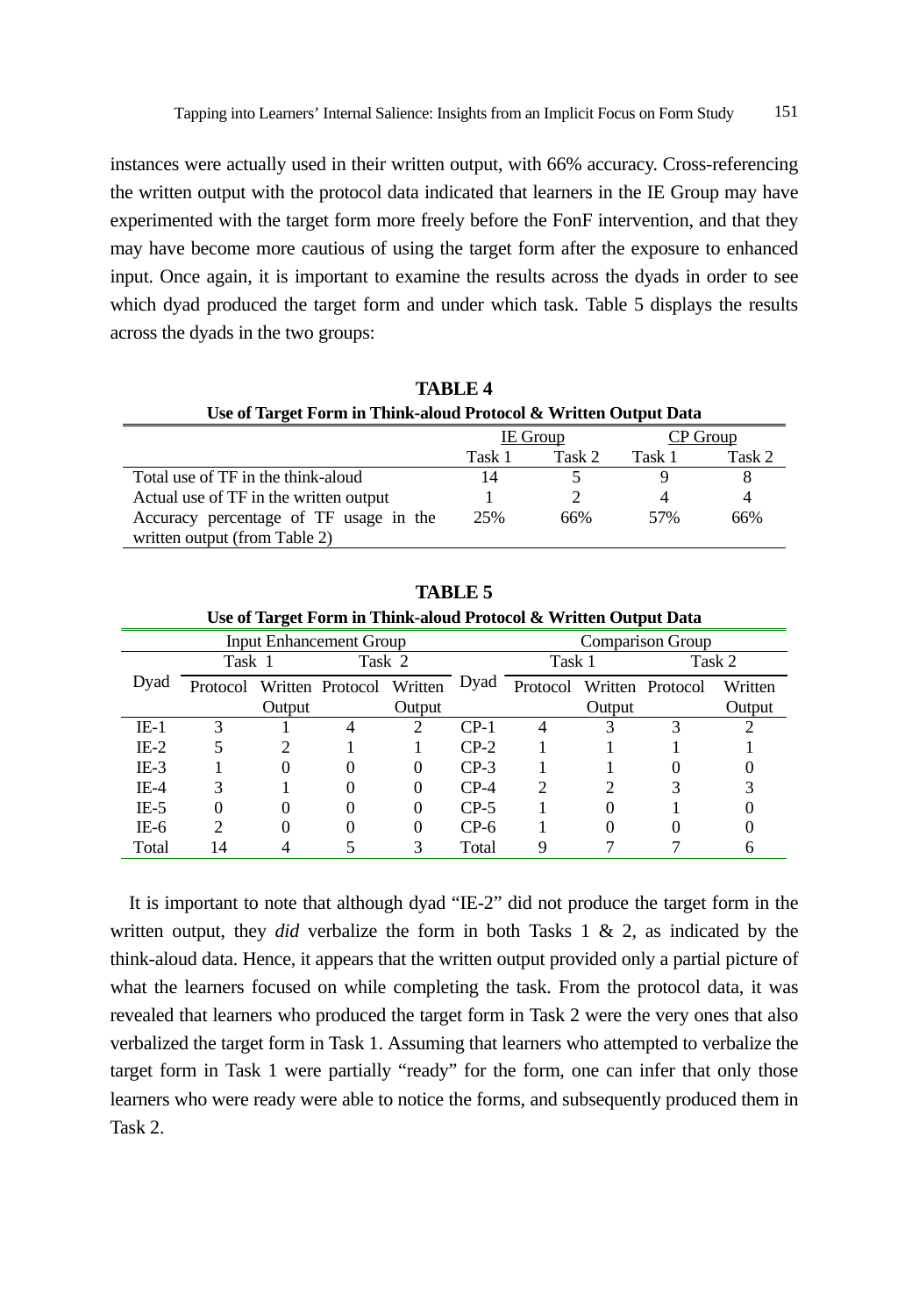### 3. Retrospective Questionnaires

The retrospective questionnaires distributed to the IE Group (see Appendix E) asked if the learners were actually aware of the presence of enhanced input, and if they could recall or provide examples of the enhanced input in the reading texts. All of the learners in the IE Group reported that they had noticed some kind of enhancement in the reading given in-between Tasks 1 & 2. However, only three students were able to provide examples of the enhanced forms. In other words, even though all students in the IE Group reported noticing that some parts of the text were enhanced, the majority could not describe nor give examples of exactly what was enhanced. Out of the three learners who provided examples of enhanced input, only *two* learners provided *accurate* examples of the target form – i.e., backshifting in the reported speech. The remaining one learner partially recalled that the enhancement had to do with the past perfect tense, and provided sample sentences containing the past perfect tense. Of note is the fact that all three students attempted to use the form in Task 1, even before the exposure to enhanced input. The fact that these learners experimented with the target form before the FonF intervention may be an indication that they had partial knowledge of the form.

#### 4. Summary of Results

At this point, it is pertinent to go back to the research questions and summarize the results. The first research question asked if the IE Group would be more prone to notice the target form than the CP Group after being primed with enhanced input. The results showed no striking differences between the IE Group and the CP Group, suggesting that textual enhancement had a meager role to play in promoting learner noticing. Additionally, it was found that learners in the IE Group who verbalized and/or produced the form in their written output in Task 1 were the ones that demonstrated noticing of the target form by actually providing examples of the enhanced input. In other words, a subset of those students who verbalized the forms in their think-aloud protocols in Task 1 also produced them in Task 2 and provided examples of the enhanced input in their retrospective reports. Assuming that Task 1 served as an indicator of the learner's readiness vis-à-vis the target form, the results confirm that learners who noticed the enhanced forms were those who were ready for the target form (as gauged by their productions in Task 1).

The second research question sought to examine the factors which may contribute in inducing noticing on the part of the CP Group. The results from the written output showed that the CP Group also produced the target form in the written output  $-7$  tokens in Task 1, and 6 tokens in Task 2. In the think-aloud protocol, the CP Group verbalized the target form 9 times in Task 1, and 8 times in Task 2. Hence, this group produced comparable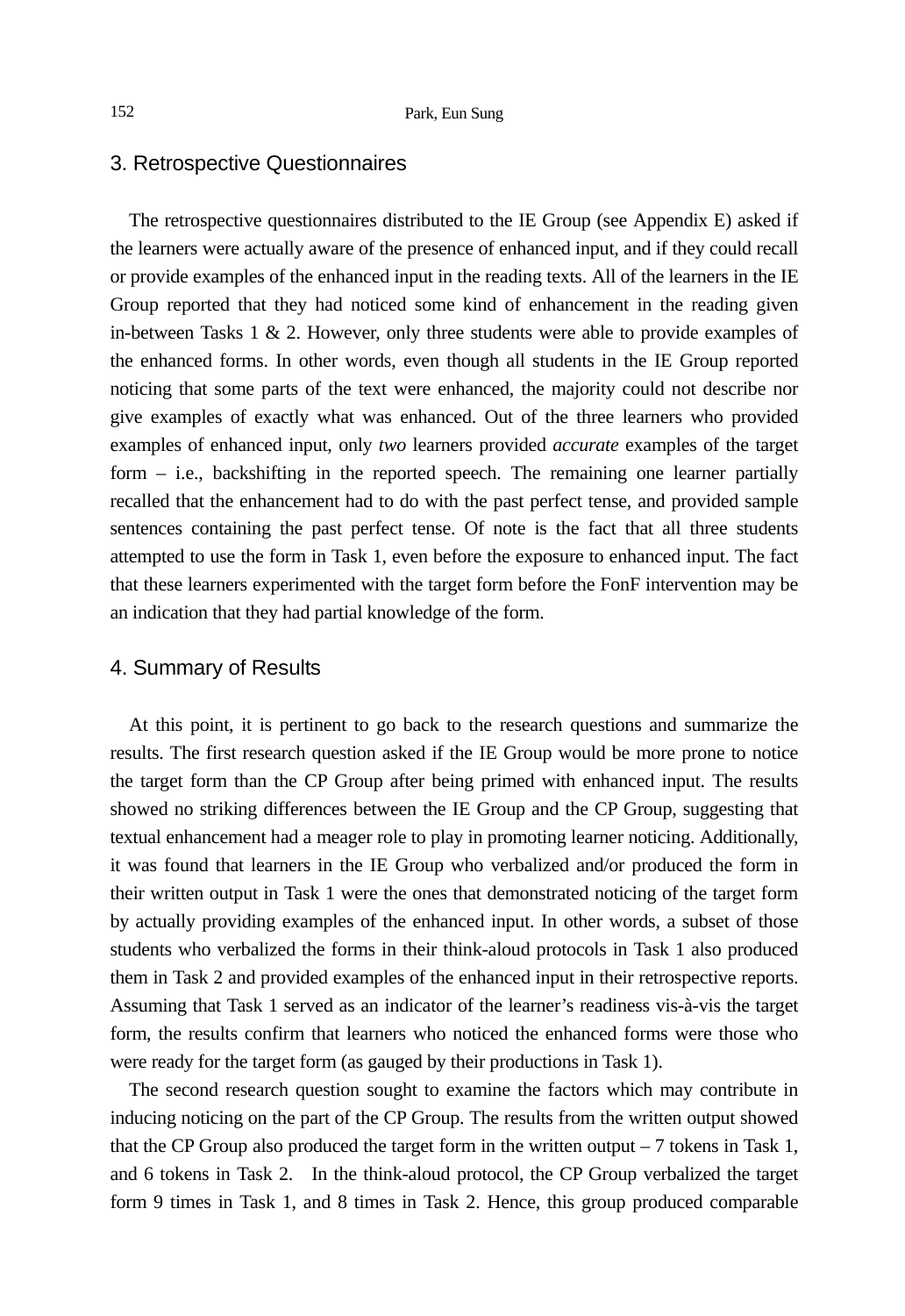tokens of the target form in both tasks. Once again, mirroring the results from the IE Group, those learners in the CP Group who produced the target form in Task 2 were the ones that also experimented with it in Task 1 (by verbalizing and/or produced the target form in the written output). The results therefore suggest that learners who were ready (as gauged by their verbalization in Task 1) noticed and used the target form even without the help of enhanced input.

Since the CP Group did not receive any enhancement, the retrospective questionnaire that they completed did not address the enhanced forms. However, one of the questions read: "Did you have a particular pattern/expression that you tried to use in writing the cartoon story? If so, could you provide an example?" Interestingly, a student from "CP-1" dyad answered: *"Yes, the relation between direct/indirect propositions. Example: He said that he had gone to his country."* Similarly, his partner also responded: *"We used past tense in both exercises. I am not sure if it was in the right way, like 'Charlie Brown was talking...*'" These responses confirm that some students in the CP Group seemed to have "tuned in" to the target form, even though the form had *not* been enhanced in any way. Thus, the results show that learners in the CP group also noticed the target form, indicating that noticing took place even *without* the help of enhanced input. It is worth noting that one dyad from the CP Group demonstrated noticing on all three measures, providing unambiguous evidence that they had noticed the target form own their own, without any help of externally-created salience.

# **V. DISCUSSION**

As reported, the results revealed that the textual enhancement did not play a significant role in promoting learners' noticing of the target form. Instead, findings suggest that noticing is largely driven by individual learner's internal factors rather than the externally-engineered noticing of target form. This was evinced by the fact that learners in the CP Group who were deemed "ready" did not need any externally-created enhancement to draw their attention to the target form.

In view of the findings of the study, the next section will discuss some important issues that surfaced while analyzing and interpreting the results, focusing on a number of pertinent factors that need to be addressed when employing an implicit type of focus on form.

## 1. Learner Readiness and the Target Form

The results from the first research question revealed that the IE Group behaved similarly to the CP Group, indicating that the externally-created salience of the target forms did not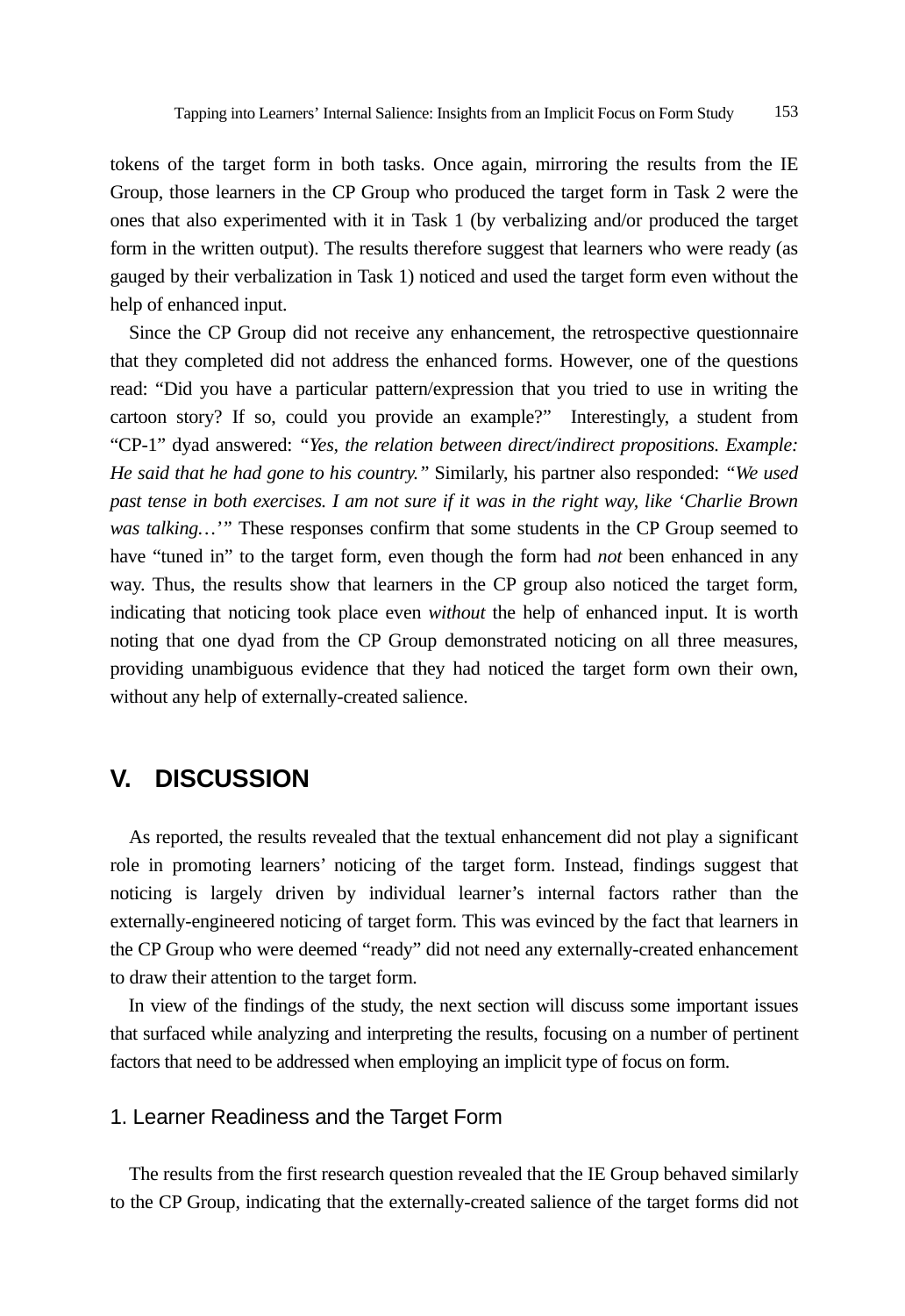promote learners' noticing of these forms. This may be partly attributed to the fact that textual enhancement is a relatively *implicit* FonF technique. In addition, and more importantly, findings suggest that learner noticing is largely dependent on their readiness to process the form, which cannot be easily manipulated by external intervention. Thus, it appears that the most influential factor (and possibly a prerequisite) for successful FonF may be the learner's readiness vis-à-vis the target form.

The importance of learner readiness is widely acknowledged in the L2 literature insofar as the choice of target form is concerned (e.g., Mackey & Philp, 1998; Spada & Lightbown, 1993; Williams & Evans, 1998). According to Williams and Evans (1998), learner readiness is a crucial factor in achieving successful focus on form. They report that learners who made the greatest gains with FonF were those who already had partial mastery of the form, and that it would be useful to examine *a priori* learner's readiness with regard to the target form. However, gauging the learner's readiness is by no means an easy or a simple task. This is especially so in cases where no documentation of the developmental sequence of the target form is available. In the current study, even though a pretest was given, no systematic test was conducted to examine how much knowledge the learners had of the target form. In fact, since research findings have reportedly noted that highly-frequent exposure to a target form may increase its salience (Doughty & Williams, 1998), a pretest specifically targeting the predetermined form was avoided for the fear of inadvertently priming the learners with the possibility of input flood.<sup>6</sup> Coincidentally, Task 1 served as a relatively reliable indicator of gauging learners' readiness, and it was found that those learners who verbalized the target forms in Task 1 were the very ones who managed to notice the enhanced input during the FonF intervention, subsequently produced it in their output in Task 2.

There was also modest evidence that learners who are ready to process the target form can (and will) look for relevant data from any given input even without the help of FonF intervention. As results from the second research question revealed, such "unprompted noticing" of the target form *did* take place in the CP Group. One particular dyad ("CP-1") produced the target form in both of their written outputs (from Tasks  $1 \& 2$ ), and both learners demonstrated noticing of the target form in their retrospective reports, even though they did not receive any enhanced input. This observation is in line with Williams and Evans (1998) who reported that some of their subjects went from low or middle scores to high ones, even in the *comparison* group. Thus, learners who are ready tend to seek out relevant input on their own, even without the help of any pedagogical intervention, culminating in the type of focus on form which ideally taps into their internally-derived salience. It appears that above everything else, targeting a form which echoes with learner

-

<sup>&</sup>lt;sup>6</sup> It should be noted that input flood constitutes a form of input enhancement.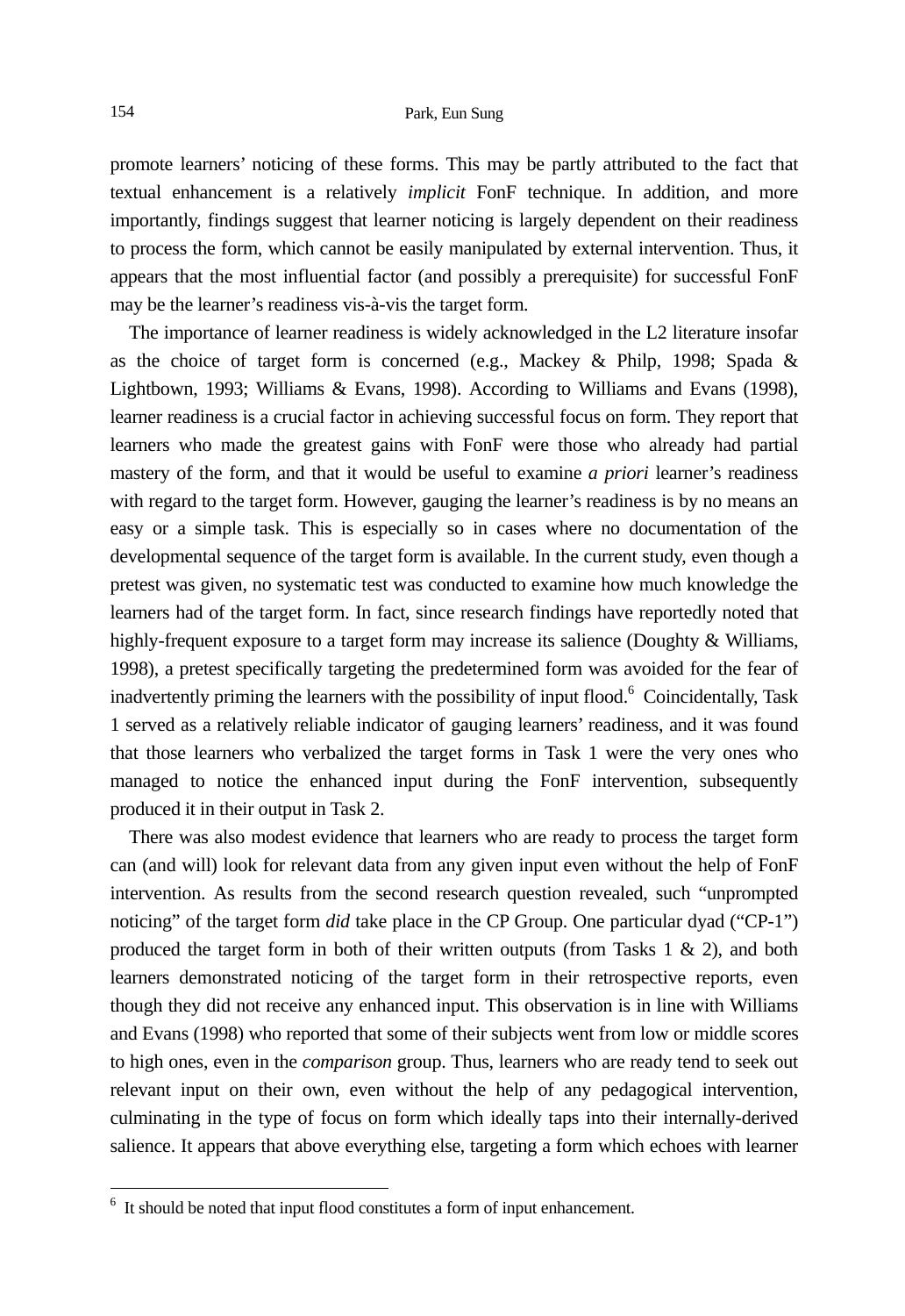readiness plays a crucial role in achieving a successful focus on form.

## 2. Learners' Focal Attention, the Target Form, and the FonF Method

The target form in this study was the backshifting of the reported speech. However, a close look at the results from the retrospective questionnaires indicated that some students in the IE Group had thought that the enhanced forms constituted the *past perfect form*. Some credit needs to be given for this response since all of the enhanced input had the past perfect forms embedded in them, with the exception of one past perfect progressive form. This imposed a closer examination of the data with regard to some students' use of the past perfect. A re-examination of the think-aloud indicated that some students may have been more inclined to use the past perfect, after being exposed to enhanced input. The following segment follows up on one student's use of the *past perfect.* He (from dyad "IE-6") seemed to have become more tuned in to the perfect tense in Task 2. It is worth noting that this kind of episode targeting the past perfect did not occur in Task 1, but exclusively in Task 2 (after the exposure to enhanced input). The following episodes, which took place while completing Task 2, are listed in the order of occurrence.

Episode 1

- *A: OK. He had a big problem because he didn't have any money or he doesn't have any money?*
- *B: He didn't.*
- *A: He didn't. It's past. It's good.*
- *B: He hadn't have.*
- *A:He didn't. He didn't have is good. Right?*
- *B: Why not he hadn't had?*

Episode 2

- *A: She shows him a pair of gloves she already bought.*
- *B: That she had, had already bought.*
- *A: She already bought.*

#### Episode 3

- *A: At the same time, Peggy bought herself a pair of gloves.*
- *B: No, no. At the same time, Peggy has been shopping in the same store.*
- *A: No, we cannot say "has been shopping" because you wrote about the story, and they met right now. "I had been shopping." Does it mean "I make shopping, I did and I am doing now" too?*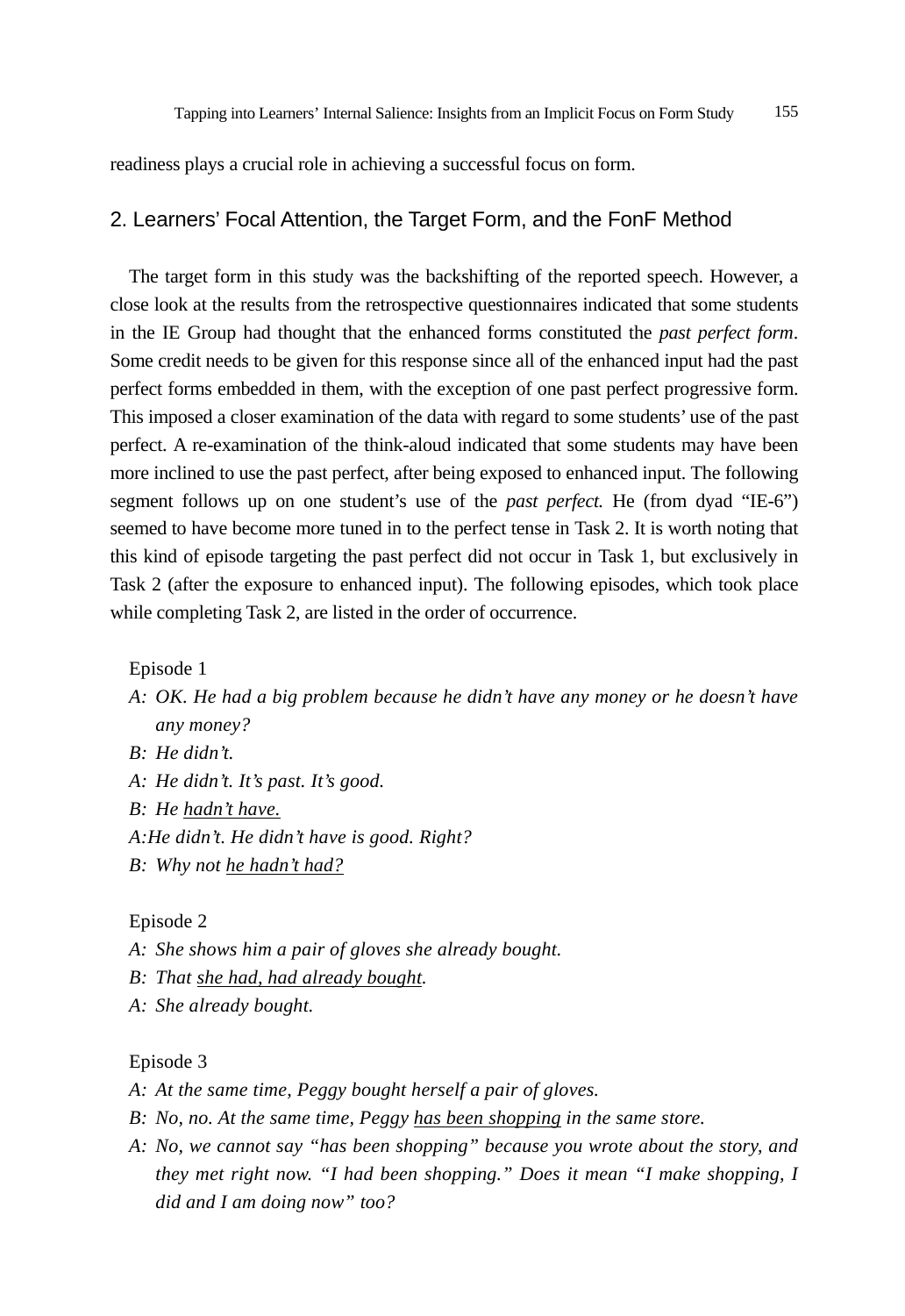*A: Yes. Peggy has been shopping.* 

*B: You cannot say "I have been shopping."* 

Despite the fact that some of B's attempts may not have been quite appropriate, it is evident that he did try to experiment with the past perfect in Task 2, which he did not try in Task 1. This prompted the researcher to check B's questionnaire response to see if he was able to provide some examples of the enhanced input. It turned out that he did provide two examples of the enhanced input: one in the form of the past perfect, and the other in the form of the simple past. The exact question asked along with B's response are reproduced below:

Question: "Do you remember what kinds of expressions were emphasized? Could provide an example?"

Response: "She had quit the job."

"She made \$40,000."

Even though the forms he used to express the content did not perfectly mirror the enhanced input, he provided one of the examples in the *past perfec*t form ("*She had quit the job"*), partly substantiating that he focused more on the past perfect in Task 2 after the FonF intervention. This could be attributed to a number of factors. One possibility could be that he may have been ready for the past perfect form, rather than the target form. Another possibility is that he may have *partially noticed* the enhanced input. Additionally, one interesting observation can be made with regard to the example he provided. It turned out that B actually remembered and wrote the *exact content* of the enhanced input, indicating that he *did* attend to it closely. It seems that he was focusing more on the *content* of the enhanced forms rather than the *form,* and therefore, was successfully able to recall the exact content of the enhanced input, as provided in the original text.

The foregoing observation raises two related issues. Firstly, it demonstrates that learners do indeed seem to process input for meaning before they process it for form. This lends support to VanPatten's (1996, 2004) Primacy of Meaning principle, which states that human beings, with limited attentional constraints, cannot process input for meaning and form at the same time, and tend to process the input for meaning before processing it for form. Secondly, a related issue regarding learners' attentional constraints arises. It seems that in order for the enhancement to be maximally useful, the target form embedded in the text needs to be *minimally enhanced* for it to effectively capture the learner's focal

l

<sup>7</sup> The enhanced text read as follows: Gloria **said that she had quit** her last job; She also **said that she had made** \$40,000 at her last job (see Appendix C).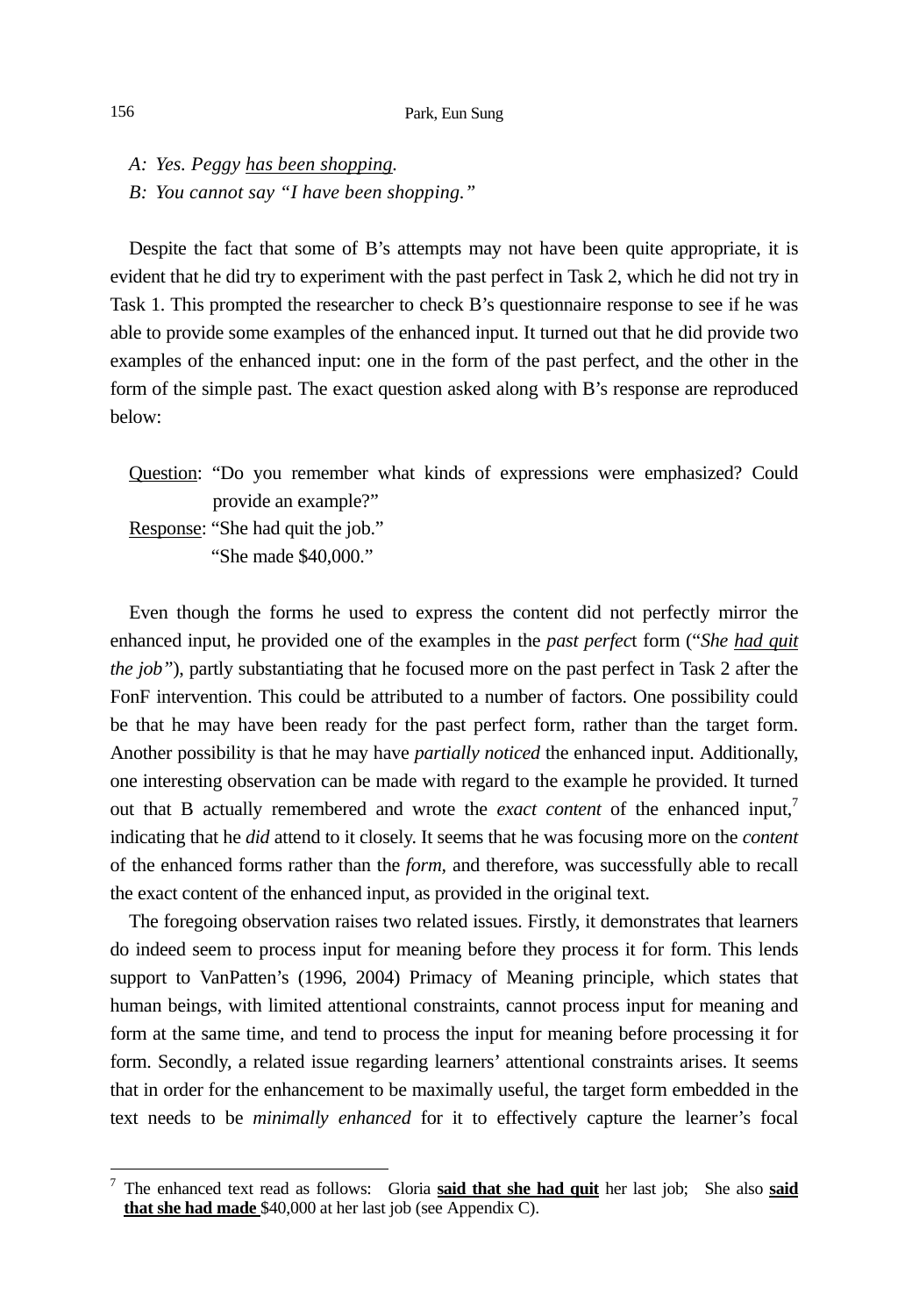attention. In the current study, the target form involved the use of the reported speech. It so happened that the structure of the reported speech is rather long, comprising a complete clause with a subject and a verb as in "She **said that she had been late** to work." As a result, the enhanced part constituted a substantive part of the sentence, becoming too long to effectively capture the learner's focal attention. In a similar vein, but working with oral data, Philp (2003) points out that because of the limited attentional capacity of the learner, the length of a recast may affect his/her noticing, and suggests that shorter recasts may be more accurately recalled than longer ones. Given the limited attentional capacity of the students and their natural tendency to process the input for meaning, it is perhaps not surprising that B concentrated more on the *content* of the enhanced forms, especially since the enhanced portion in this case comprised the *most informative* and *meaningful* part of the sentence.

In summary, it appears that the target form could have been perceived as more salient by the learners had the enhancement *not* involved such a substantive portion of a sentence. Accordingly, a linguistic focus which comprises a whole clause does not seem to be the best candidate for textual enhancement. This observation is potentially useful in that it underscores the need for FonF studies to take the learner's limited attentional capacity into consideration in choosing the target form vis-à-vis the FonF technique. As Williams and Evans (1998) aptly point out, "not all forms are equal in terms of the effectiveness of FonF activities" (p. 151). The current findings suggest that textual enhancement may be better suited for linguistic form(s) which can be highlighted minimally, and that any textual manipulation should be done in a succinct manner, so as to increase the likelihood of capturing the learner's focal attention.

### 3. Learner Variables

Even though the current study had a predetermined linguistic target that the researcher intended for the learners to notice, the task employed herein allowed learners to freely attend to different aspects of the L2. Owing partly to the open-ended nature of the task, each student exhibited a lot of variability in what he/she focused on. In fact, it was revealed that students often focused on some aspect of the L2 driven by their own internal, psycholinguistic agenda as well as other individual factors pertaining to their backgrounds such as their L1, L2-training experience, as well as the different types of world knowledge they brought with them.

In analyzing the think-aloud data, it was found that different learners experimented with different forms, and formulated different hypotheses vis-à-vis different linguistic forms. Some similar patterns were observed for students from the same L1 background. For example, among the Spanish speakers and Chinese speakers, many instances of LREs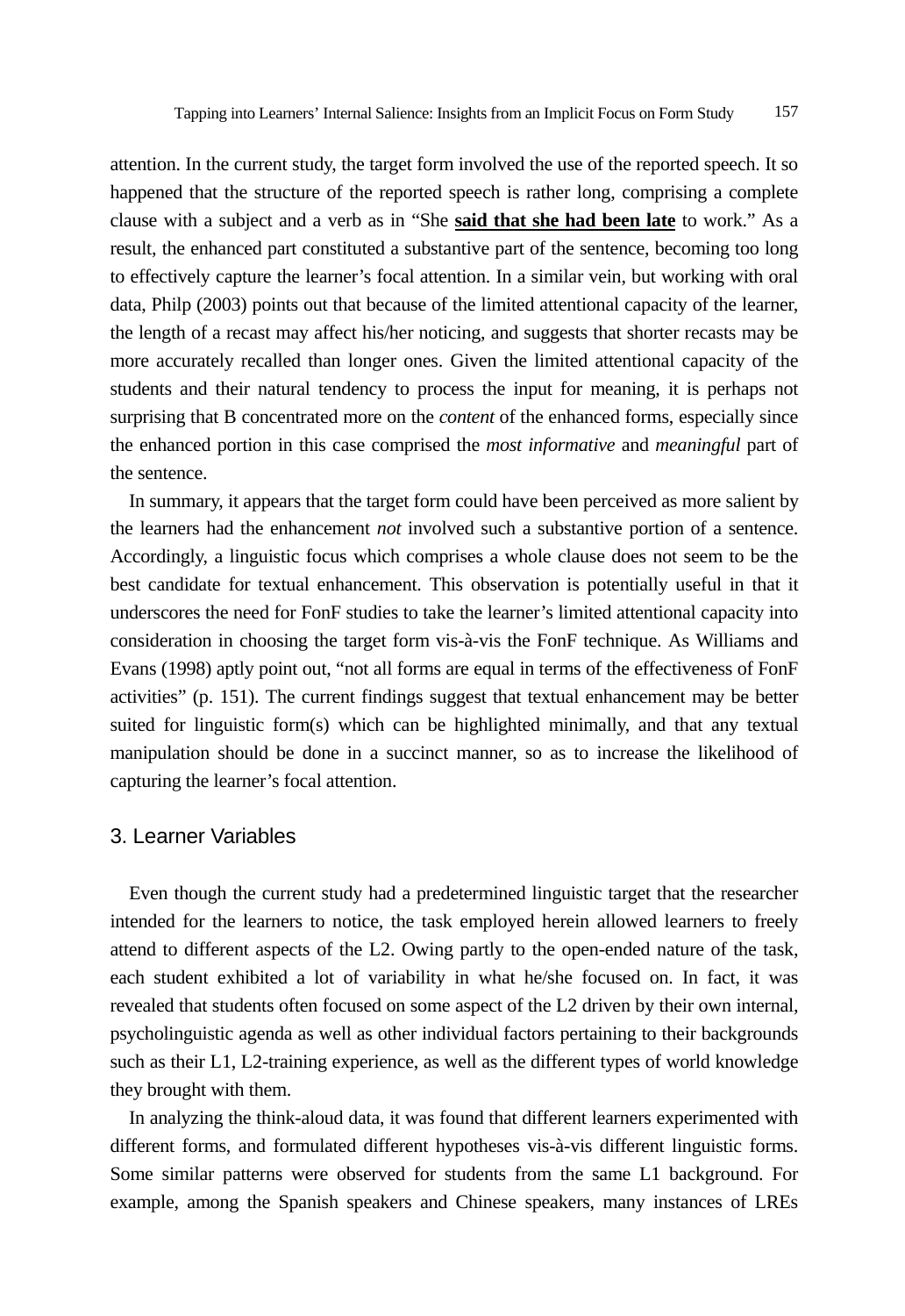involving third person singular possessive determiners (*his/her*) were observed. Most of such episodes were very brief since many of the speakers were able to self-correct themselves as shown in the following:

#### e.g.) *Yeah, Charlie went to a park, and met her, his friend, with her, his dog.*

It appeared that L1-Chinese speakers, who use the same phonetic code for the possessive determiner, may have encountered difficulty with these determiners. This type of LREs targeting the third person singular determiner was observed mostly in the think-alouds from dyads with an L1-Chinese speaker, but not with other L1 speakers, suggesting that the learner's existing knowledge of the L1 can affect their noticing of certain forms (also see Park & Han, 2007).

It also appeared that learner noticing was influenced by their L2-learning experience. In searching for the past participle of "throw," an L1-Chinese speaker verbalized in the think aloud: "*Throw, threw, thrown,"* which seemed to be an artifact of "transfer of training" (Han & Selinker, 1999). The researcher had an opportunity to get some debriefing from the student after the treatment period, in which the student confirmed that he had in fact memorized most verb forms in that order (i.e., present, past, past participle). It seemed that in searching for the right form of the verb, he had recalled the verb forms in the manner that he had learned them.

In summary, an analysis of the think-aloud protocol revealed that different learners focused on different aspects of the L2, driven not only by their internal agenda, but also by their prior knowledge such as their L1, their educational and training backgrounds, as well as individual predilection. All of the aforementioned factors (and possibly many others) seem to work in tandem, resulting in divergent noticing of both target and *non*target forms. Such divergent noticing seems to affect the effectiveness of (or lack thereof) proactive focus on form, whose objective is to induce the learners to focus on specific aspects of the L2. Even though it may be unrealistic to control for all of these individual variables, future studies should strive to control for learners' L1 and/or L2-learning backgrounds, as much as possible.

## 4. Limitations and Further Research

As mentioned at the outset of the study, this has been an exploratory study, and there are limitations that need to be taken into consideration in future studies. The first concerns the choice of the target form. In the current study, the outcome of a FonF intervention appeared to be very much contingent upon the learners' readiness vis-a-vis the target form. Despite the difficulties and practical constraints involved in assessing learner readiness, it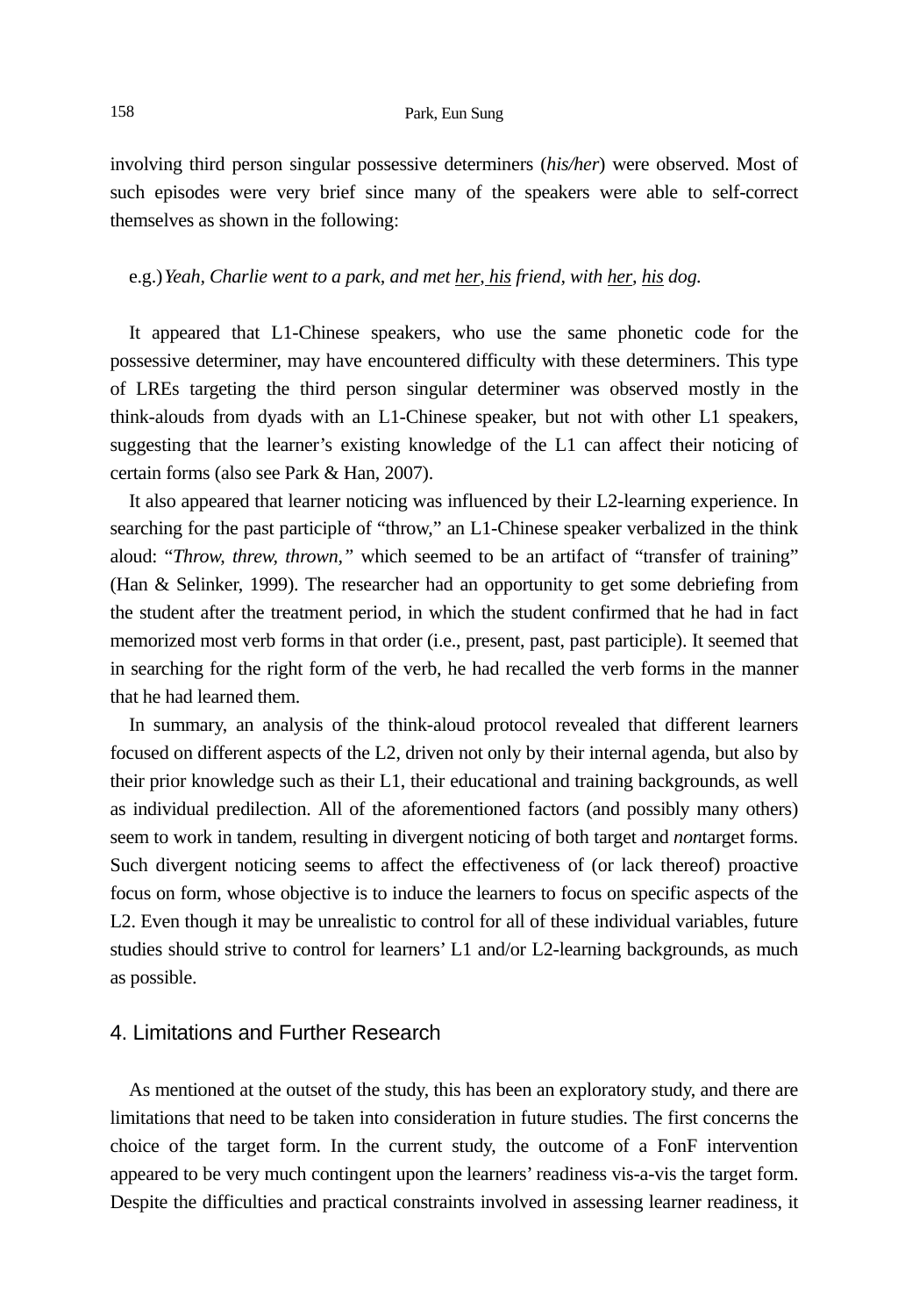is crucial to ensure *a priori* that the participants are ready for the target form in order to increase the likelihood of achieving a successful focus on form, especially when the FonF method to be employed is of the implicit and proactive kind.

A related issue with regard to the target form concerns what is actually prescribed to be correct in grammar books as opposed to what is actually used in ambient speech. Even though "He said that he *had left* the day before" may be prescriptively correct, some people may opt to say "He said he *left* the day before" which could be considered equally acceptable, especially when one is engaged in a colloquial conversation. As Celce-Murcia and Larsen-Freeman (1999) point out, the backshifting rule is difficult because there are several exceptions in actual usage. Although the prescriptive criterion was called for in analyzing the results of the current study, the fact that the backshifting rule is something that is not always adhered to by the native speakers, posed an inherent problem.

The issue of learner variables also needs to be taken into consideration in future research. This needs to be carefully thought out and controlled for in designing this kind of study since such "variability in learner focus proposes a methodological challenge for researchers and pedagogical challenge for teachers especially if they wish the learners to focus on certain specific aspects of the input" (Izumi, Bigelow, Fujiwara, & Fearnow, 1999, p. 446). As noted, learners inevitably bring with them divergent backgrounds such as different L1s, training backgrounds, and professional backgrounds, which can potentially confound with the treatment effects. While it is virtually impossible to control for these variables in a "normal" classroom with real L2 learners (Hulstijn, 1997), all of these variables affect the learner's noticing of different aspects of the L2. Hence, it would be most desirable if the participants consisted of a homogeneous group in terms of their L1 background and language-training experience, among others. Circumstances permitting, subsequent studies should try to control for learner variable as much as possible.

## **VI. CONCLUSION**

The results of this study highlight the complexity of factors surrounding the successfulness of implicit FonF techniques. In the Discussion, I have outlined some factors which need to be taken into consideration in achieving successful focus on form. The first factor pertained to *Learner Readiness and the Target Form.* It is important to note that *Learner Readiness* speaks to learner's internally-generated salience whereas the *Target Form* speaks more to externally-created salience. Similarly, the second factor addressed *Learners' Focal Attention, the Target Form and the FonF Method.* Once again, *Focal Attention* speaks to learner-internal factors whereas *FonF Method* speaks to external factors. Hence, it is evident that factors that correspond to internal salience and external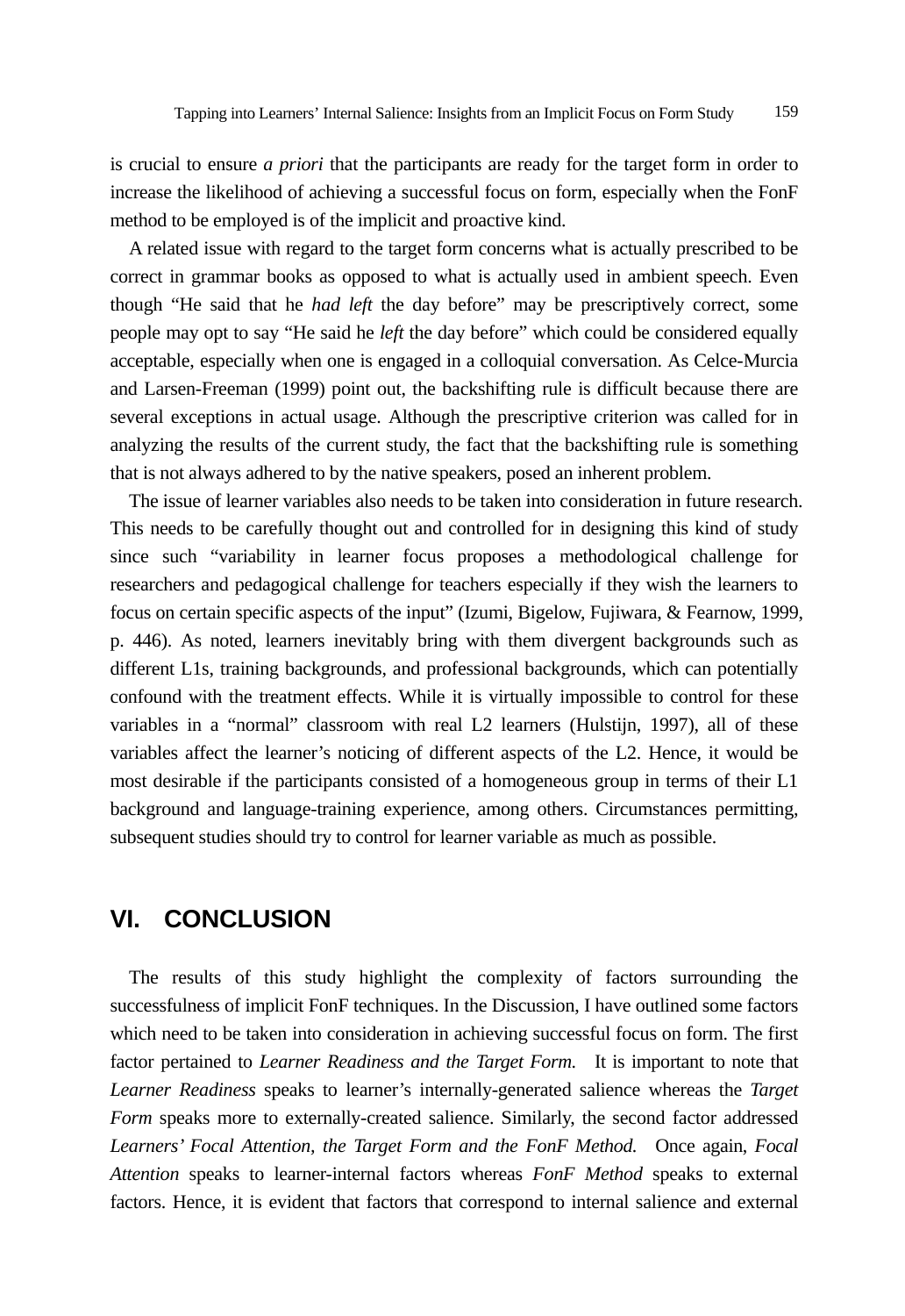salience necessarily go hand-in-hand. In other words, the target form the researcher or teacher chooses to focus on (i.e., external syllabus) should mirror the learner's internal syllabus, thereby generating internally-created salience. Based on the results of this study, it may be speculated that achieving a successful focus on form is largely dependent upon the following: (1) recognizing and being mindful of the learner's internal syllabus and their internal agenda for learning, (2) accurately gauging learner readiness, and selecting the target form accordingly, and (3) employing an appropriate FonF means to maximally capture the learner's focal attention. Above all, accurately gauging learner readiness is paramount in light of the finding that learners do actively seek out and notice input that they are ready to internalize.

In retrospect, it seems that the very reason that *reactive* FonF has been more favorably received by researchers may be attributed to that fact that it responds to different needs of the learners, whereby teachers can provide immediate feedback on the problematic feature, targeting different features as they arise in context. Therefore, reactive FonF is "necessarily broad-based – that is, where many different forms rather than one single form are likely to be attended in the context of performing a communicative activity" (Ellis et al., 2001, p. 282). However, despite the positive aspect of reactive FonF in which the burden of choosing the form is somewhat released, research on reactive FonF studies has suggested that the effectiveness of recasts depends on *focused* and *consistent* treatment of the target form (Han, 2002a). Hence, even in the case of reactive focus on form, there is a need for the teacher to target a particular form (or forms), in order to provide focused and consistent feedback, specifically aimed at the target form. In other words, there is a need for a reactive FonF, which is also *proactive* in nature. As such, the issue of achieving a harmony between the learner's internal salience and external salience concerns not only proactive focus on form, but also reactive focus on form. It is therefore crucial that the researcher or practitioner be respectful of the learner's internal agenda for learning, and accommodate any external intervention accordingly. An acute understanding of our learners' developing interlanguage and the forms that they are ready for, coupled with an appropriate type of FonF technique, will increase the likelihood of achieving consciousness-raising in its true sense of the word (Sharwood Smith, 1991, 1993), where there is that much-desired match between the teachers' externally-created salience and learners' internally-generated salience.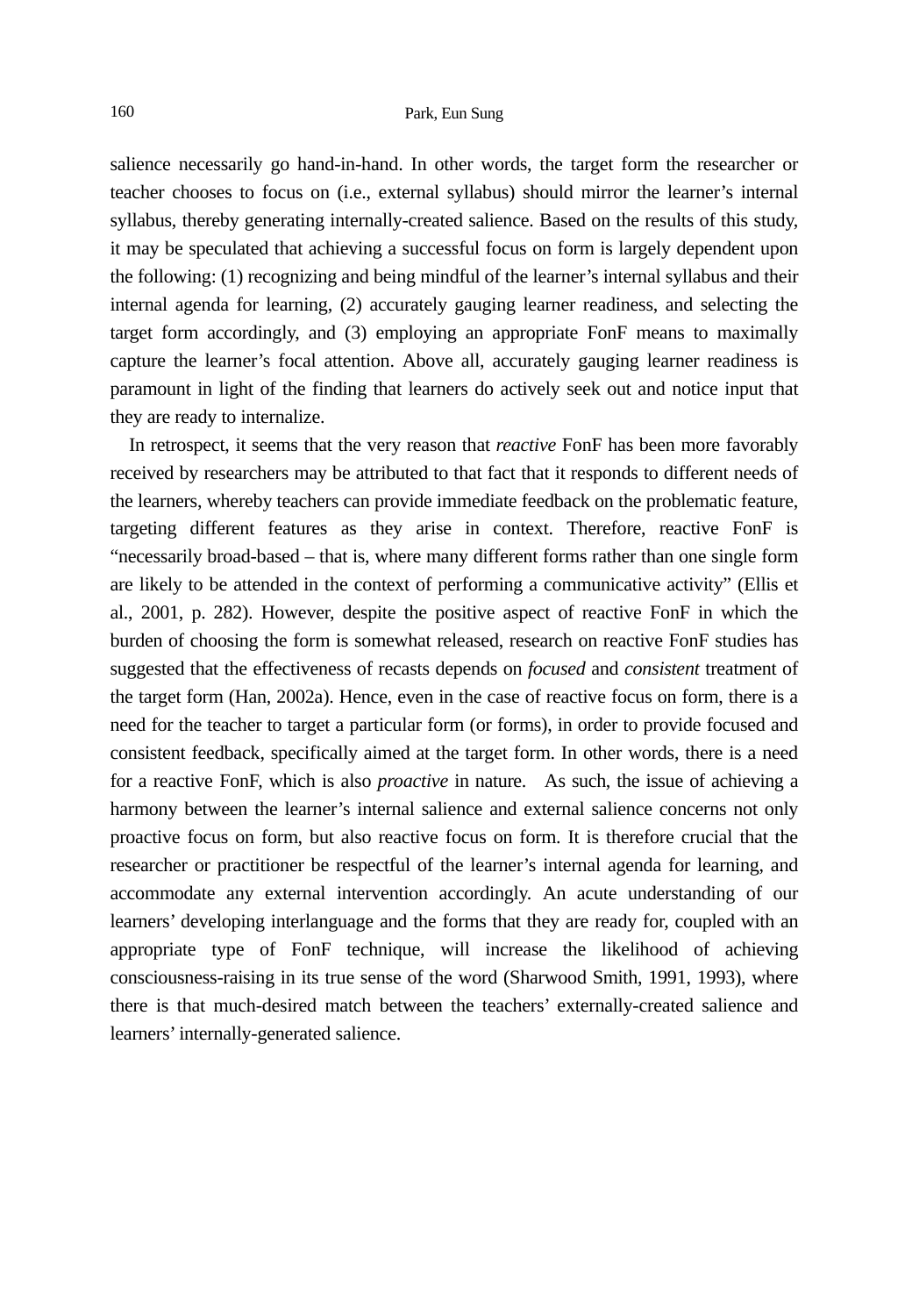## **REFERENCES**

- Alanen, R. (1995). Input enhancement and rule representation in second language acquisition. In R. Schmidt (Ed*.*), *Attention and awareness in foreign language learning* (pp. 259-302). Honolulu: University of Hawaii Press.
- Bardovi-Harlig, K. (1995). The interaction of pedagogy and natural sequences in the acquisition of tense and aspect. In F. Eckman, D. Highland, P. Lee, J. Mileham, & R. Weber (Eds.), *Second language acquisition theory and pedagogy* (pp. 151-168). Mahwah, NJ: Lawrence Erlbaum.
- Bowles, M. (2003). The effects of textual input enhancement on language learning: An online/offline study of fourth-semester Spanish students. In P. Kempchinski & P. Pineros (Eds.), *Theory, practice, and acquisition: Papers from the 6th Hispanic Linguistic Symposium and the 5th Conference on the Acquisition of Spanish & Portuguese* (pp. 359-411). Somerville, MA: Cascadilla Press.
- Celce-Murcia, M., & Larsen-Freeman, D. (1999*). The grammar book: An ESL/EFL teacher's course.* Boston, MA: Heinle & Heinle Publishers.
- Corder, S. (1967). The significance of learners' errors. *International Review of Applied Linguistics, 5,* 161-170.
- Doughty, C., & Varela, E. (1998). Communicative focus on form. In C. Doughty & J. Williams (Eds.), *Focus on form in classroom second language acquisition* (pp. 114-138). Cambridge: Cambridge University Press.
- Doughty, C., & Williams, J. (1998). Pedagogical choices in focus on form. In C. Doughty & J. Williams (Eds.), *Focus on form in classroom second language acquisition* (pp. 197-261). Cambridge: Cambridge University Press.
- Ellis, R. (2001). Investigating form-focused instruction. In R. Ellis (Ed.), *Form-focused instruction and second language learning* (pp.1-46). Malden, MA: Blackwell Publishers.
- Ellis, R., Basturkmen, H., & Loewen, S. (2001). Learner uptake in communicative ESL lessons. *Language Learning, 51,* 281-318.
- Gass, S. (1988). Integrating research areas: A framework for second language studies. *Applied Linguistics, 9,* 198-217.
- Gass, S. (1997). *Input, interaction, and the second language learner.* Mahwah, NJ: Lawrence Erlbaum Associates.
- Gass, S., Svetics, I., & Lemelin, S. (2003). Differential effects of attention. *Language Learning, 53,* 497-545.
- Han, Z. (2002a). A study of the impact of recasts on tense consistency in L2 output. *TESOL Quarterly, 36,* 543-572.
- Han, Z. (2002b). Rethinking the role of corrective feedback in Communicative Language Teaching. *RELC Journal, 33,* 1-34.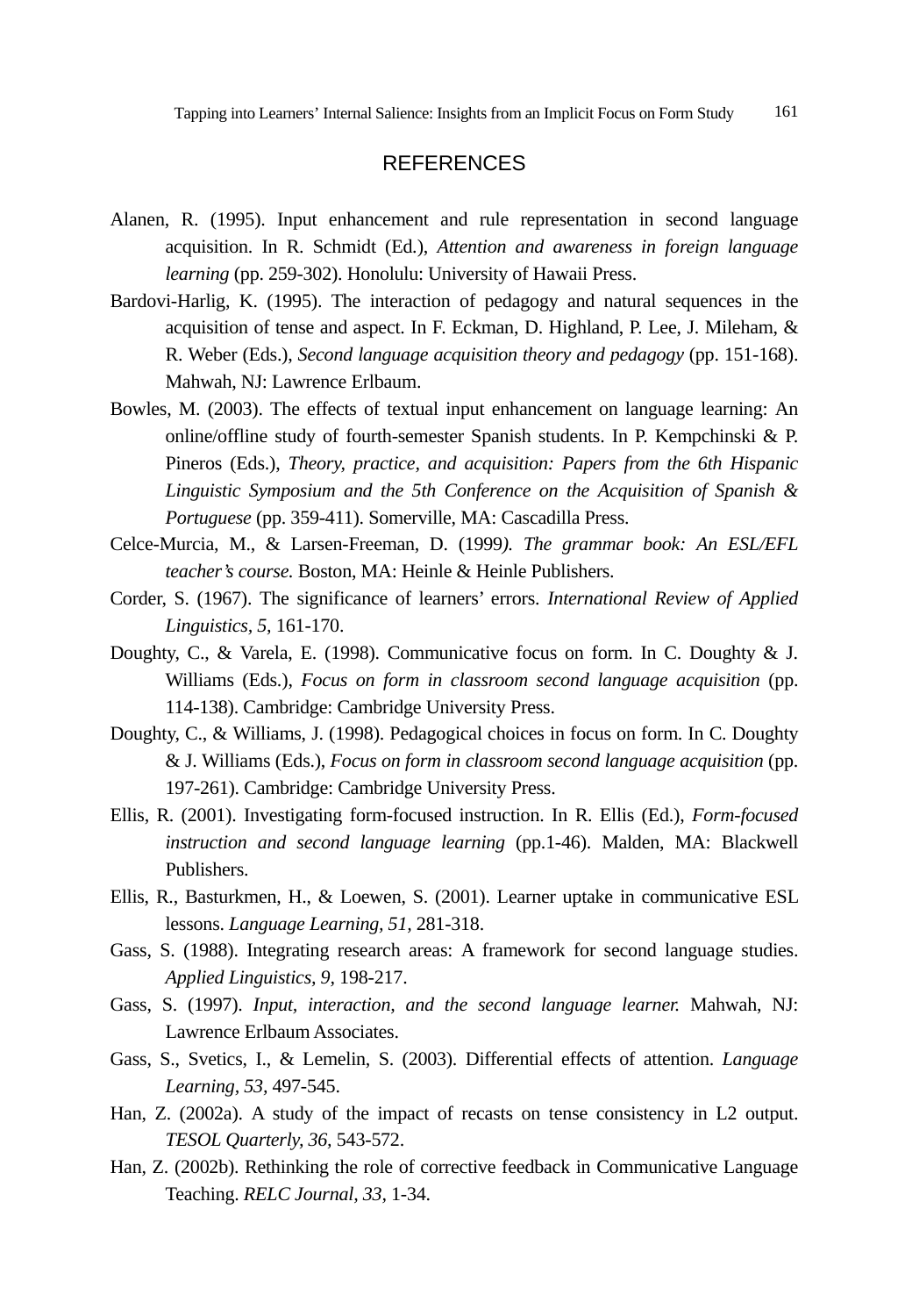- Han, Z., & Selinker, L. (1999). Error resistance: Towards an empirical pedagogy. *Language Teaching Research, 3,* 248-275.
- Hulstijn, J. (1997). Second language acquisition research in the laboratory: Possibilities and limitations. *Studies in Second Language Acquisition, 19,* 131-143.
- Izumi, S. (2002). Output, input enhancement and the noticing hypothesis: An experimental study on ESL relativization. *Studies in Second Language Acquisition, 24,* 541-577.
- Izumi, S., Bigelow, M., Fujiwara, M., & Fearnow, S. (1999). Testing the output hypothesis: Effects of output on noticing and second language acquisition. *Studies in Second Language Acquisition, 21,* 421-452.
- Jourdenais, R., Ota, M., Stauffer, S., Boyson, B., & Doughty, C. (1995). Does textual enhancement promote noticing? A think-aloud protocol analysis. In R. Schmidt (Ed*.*), *Attention and awareness in foreign language learning* (pp. 183-216). Honolulu: University of Hawaii Press.
- Leeman, J., Arteagoitia, I., Fridman, B., & Doughty, C. (1995). Integrating attention to form with meaning: Focus on form in content-based Spanish instruction. In R. Schmidt (Ed.), *Attention and awareness in foreign language learning* (pp. 217-258). Honolulu: University of Hawaii Press.
- Leow, R. (1998). Toward operationalizing the process of attention in SLA: Evidence for Tomlin and Villa's (1994) fine-grained analysis. *Applied Psycholinguistics, 19,*  133-159.
- Loschky, L., & Bley-Vroman, R. (1993). Grammar and task-based methodology. In G. Crookes & S. M. Gass (Eds.), *Tasks and language learning* (pp. 123-167). Clevedon, UK: Multilingual Matters.
- Long, M. (1991). Focus on form: A design feature in language teaching methodology. In K. De Bot, R. Ginsberg, & C. Kramsch (Eds.), *Foreign language research in cross-cultural perspective* (pp. 39-52). Amsterdam: John Benjamins.
- Long, M., & Robinson, P. (1998). Focus on form: Theory, research, and practice. In C. Doughty & J. Williams (Eds.), *Focus on form in classroom second language acquisition* (pp. 15-41). Cambridge: Cambridge University Press.
- Mackey, A., & Philp, J. (1998). Conversational interaction and second language development: Recasts, responses and red herrings? *The Modern Language Journal, 82,* 338-356.
- Park, E. S., & Han, Z-H. (2007). Learner spontaneous attention in second language input processing: An exploratory study. In Z-H Han (Ed.), *Understanding second language process* (pp. 106-132). Clevedon: Multilingual Matters.
- Philp, J. (2003). Constraints on "noticing the gap:" Nonnative speakers' noticing of recasts in NS-NNS interaction. *Studies in Second Language Learning, 25,* 99-126.
- Pienemann, M. (1985). Learnability and syllabus construction. In K. Hyltenstam & M. Pienemann (Eds.), *Modeling and assessing second language acquisition* (pp. 23-112). Clevedon: Multilingual Matters.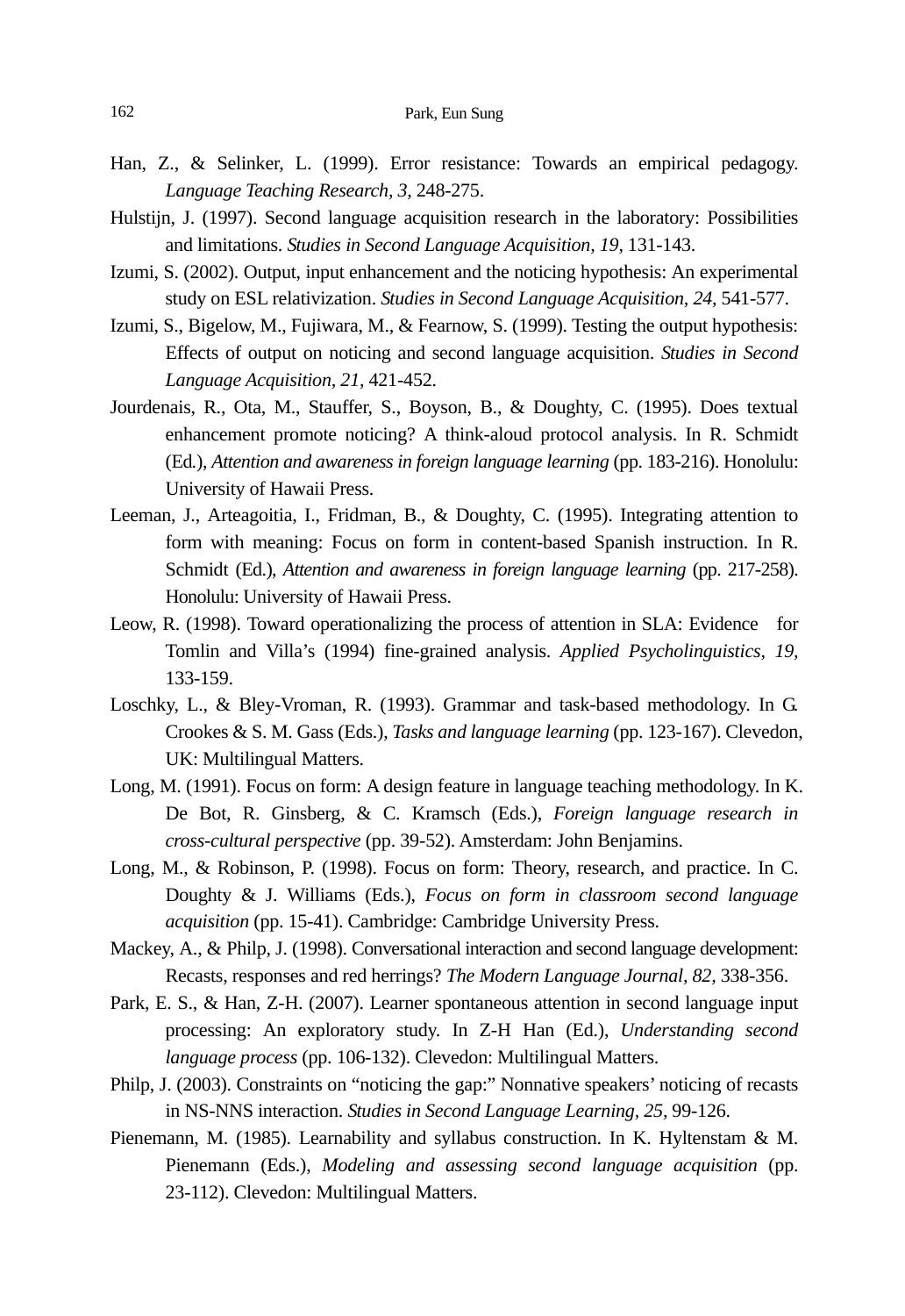- Pienemann, M. (1989). *Language processing and second language development: Processability theory.* Amsterdam: John Benjamins.
- Robinson, P. (1995). Review article: Attention, memory, and the noticing hypothesis. *Language Learning, 45,* 283-331.
- Schmidt, R. (1990). The role of consciousness in second language learning. *Applied Linguistics, 11,* 129-158.
- Schmidt, R. (1993). Awareness and second language acquisition. *Annual Review of Applied Linguistics, 13,* 206-226.
- Schmidt, R. (2001). Attention. In P. Robinson (Ed.), *Cognition and second language instruction* (pp. 3-32). Cambridge: Cambridge University Press.
- Sharwood Smith, M. (1991). Speaking to many minds: On the relevance of different types of language information for the L2 learner. *Second Language Research, 7,* 118-132.
- Sharwood Smith, M. (1993). Input enhancement in instructed SLA. *Studies in Second Language Acquisition, 15,* 165-179.
- Sharwood Smith, M. (1999). Noticing and the lexicon. SWANSEA. Retrieved February 27, 2003, from www.hw.ac.uk/langWWW/mss/Swansea/sld001.htm.
- Spada, N., & Lightbown, P. (1993). Instruction and the development of questions in the L2 classroom. *Studies in Second Language Acquisition, 15,* 205-221.
- Swain, M., & Lapkin, S. (1995). Problems in output and the cognitive processes they generate: A step towards second language learning. *Applied Linguistics, 16,* 371-391.
- Swain, M., & Lapkin, S. (2001). Focus on form through collaborative dialogue: Exploring task effects. In M. Bygate, P. Skehan, & M. Swain (Eds.), *Researching pedagogic tasks* (pp. 99-118). Harlow: Longman.
- Tomlin, R., & Villa, H. (1994). Attention in cognitive science and second language acquisition. *Studies in Second Language Acquisition, 16,* 183-203.
- VanPatten, B. (1996). *Input processing and grammar instruction: Theory and research.*  Norwood, NH: Ablex.
- VanPatten, B. (2004). *Processing instruction*. Mahwah: Erlbaum.
- White, J. (1998). Getting the learners attention: A typographical input enhancement study. In C. Doughty & J. Williams (Eds.), *Focus on form in classroom second language acquisition* (pp. 85-113). Cambridge: Cambridge University Press.
- Williams, J. (2001). The effectiveness of spontaneous attention to form. *System, 29,*  325-340.
- Williams, J., & Evans, J. (1998). What kind of focus on form and on which forms? In C. Doughty & J. Williams (Eds.), *Focus on form in classroom second language acquisition* (pp. 139-155). Cambridge: Cambridge University Press.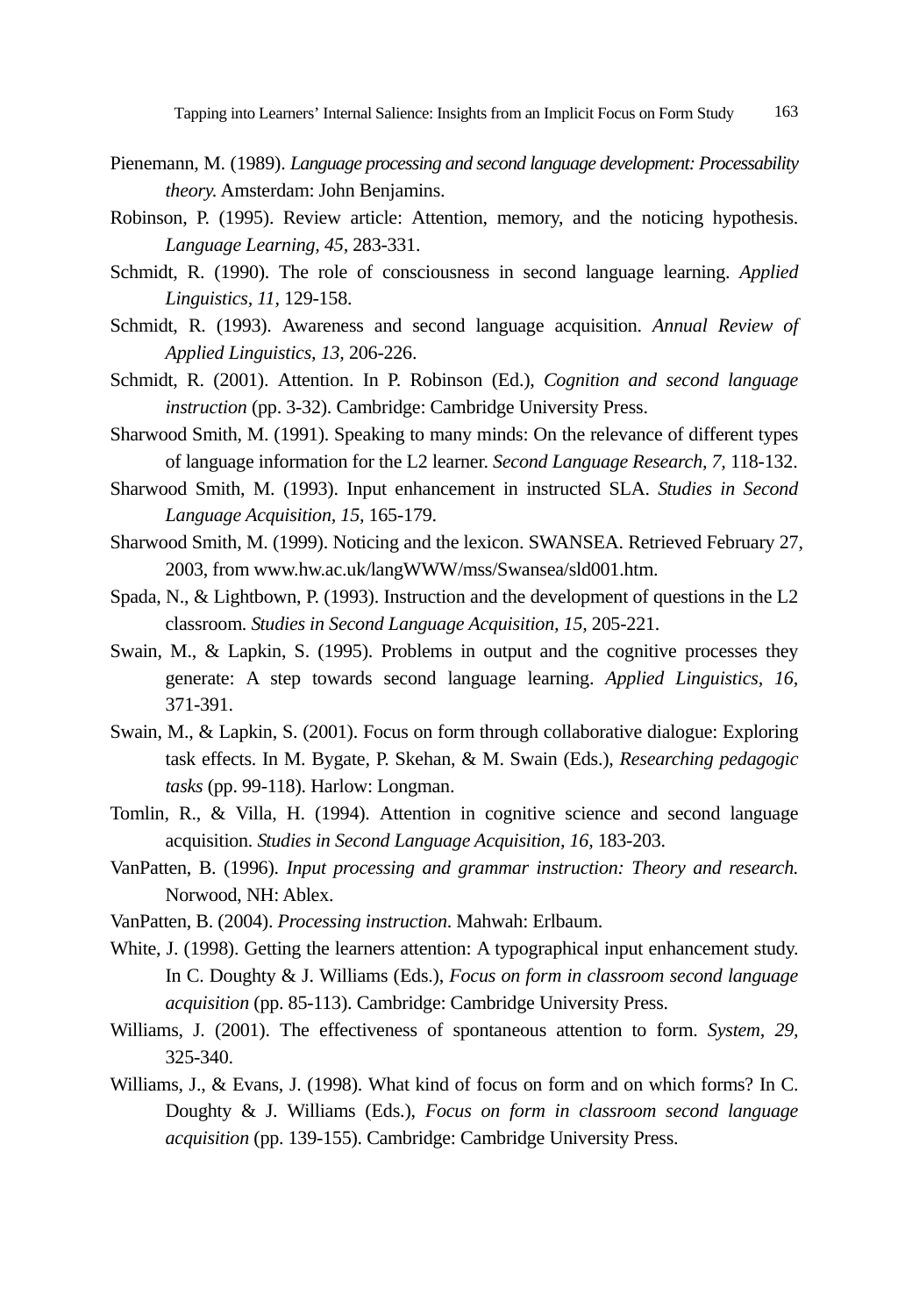### 164 Park, Eun Sung

## APPENDIX A

Cartoon Strip for Task 1



# APPENDIX B Cartoon Strip for Task 2

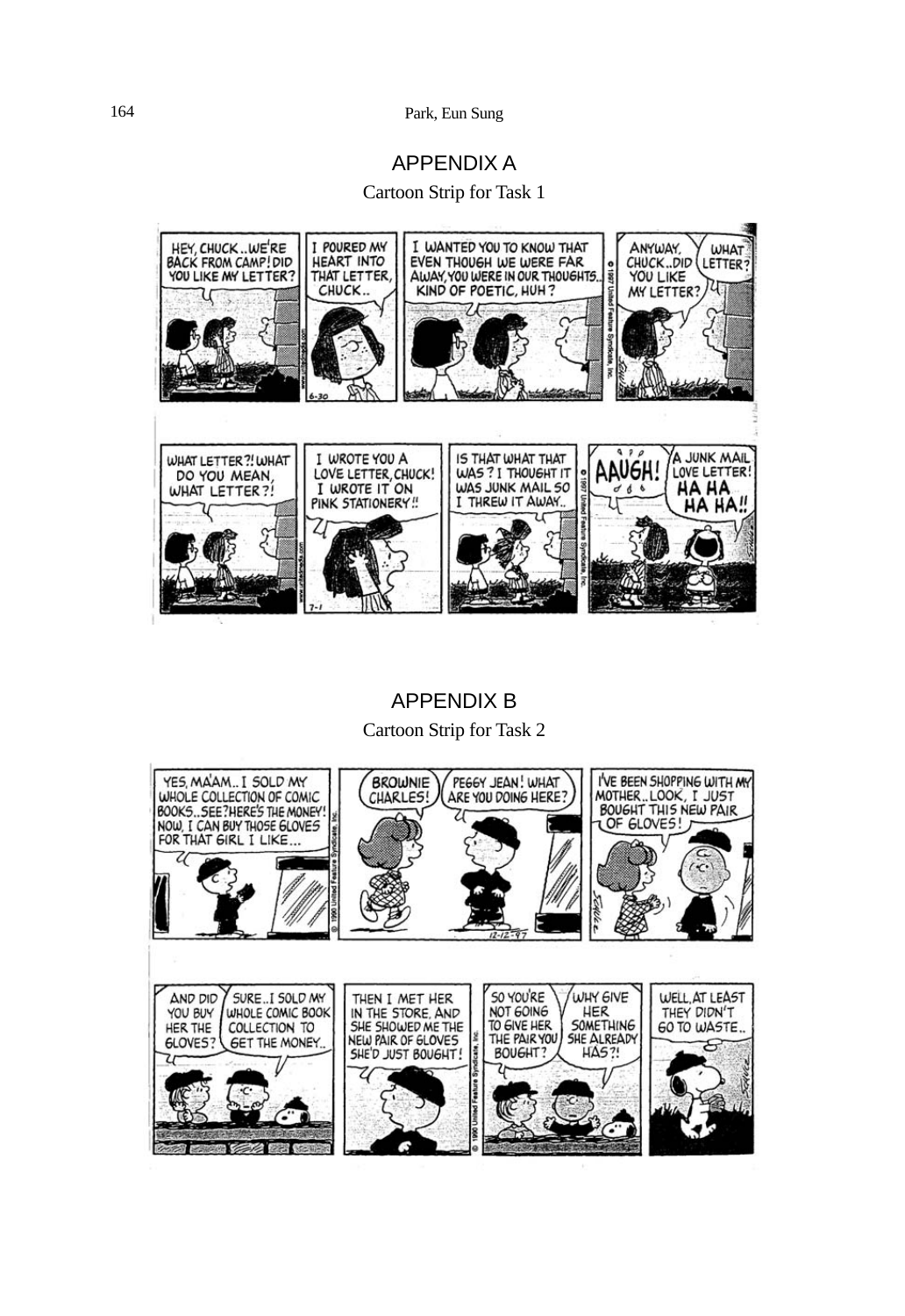# APPENDIX C Reading Passage for the IE Group

### **Lying on the Job**

"Lying during a job interview is risky business," says Martha Smith, director of the management consulting firm Maxwell Enterprises. According to Smith, the truth has a funny way of coming out. She tells the story of one woman applying for a job as an office manager. The woman **told the interviewer that she had graduated** with a B.A. degree in Economics. Actually, it was later found that she had majored in French Literature, not Economics. She also **said that she had made** \$40,000 at her last job. However, the truth was about \$8,000 less. "Many companies really do check facts," warns Smith. In this case, a call to the applicant's company revealed all the lies.

Smith relates a story about another job applicant, Gloria. During an interview, Gloria **said that she had quit** her last job, and **added that she had been dissatisfied** with her working hours in her previous job. Gloria did well on the interview, and landed the new job. She was doing well until the company hired another employee, Pete. It turned out that Gloria and Pete used to work at the same company. Pete eventually **told his boss that his old company had fired Gloria.** He also **added that Gloria was fired** because of her lying habit. In spite of the fact that the new employer was very pleased with Gloria's job performance, he **said that he just couldn't trust** her anymore. He **mentioned that he had lost** all the trust he had. Not surprisingly, Gloria got fired – again. "It's a small world, and the truth always comes out sooner or later," says Smith.

## APPENDIX D

Reading Passage for the CP Group

#### **Lying on the Job**

"Lying during a job interview is risky business," says Martha Smith, director of the management consulting firm Maxwell Enterprises. According to Smith, the truth has a funny way of coming out. She tells the story of one woman applying for a job as an office manager. The woman told the interviewer that she had graduated with a B.A. degree in Economics. Actually, it was later found that she had majored in French Literature, not Economics. She also said that she had made \$40,000 at her last job. However, the truth was about \$8,000 less. "Many companies really do check facts," warns Smith. In this case, a call to the applicant's company revealed all the lies.

Smith relates a story about another job applicant, Gloria. During an interview, Gloria said that she had quit her last job, and added that she had been dissatisfied with her working hours in her previous job. Gloria did well on the interview, and landed the new job. She was doing well until the company hired another employee, Pete. It turned out that Gloria and Pete used to work at the same company. Pete eventually told his boss that his old company had fired Gloria. He also added that Gloria was fired because of her lying habit. In spite of the fact that the new employer was very pleased with Gloria's job performance, he said that he just couldn't trust her anymore. He mentioned that he had lost all the trust he had. Not surprisingly, Gloria got fired – again. "It's a small world, and the truth always comes out sooner or later," says Smith.